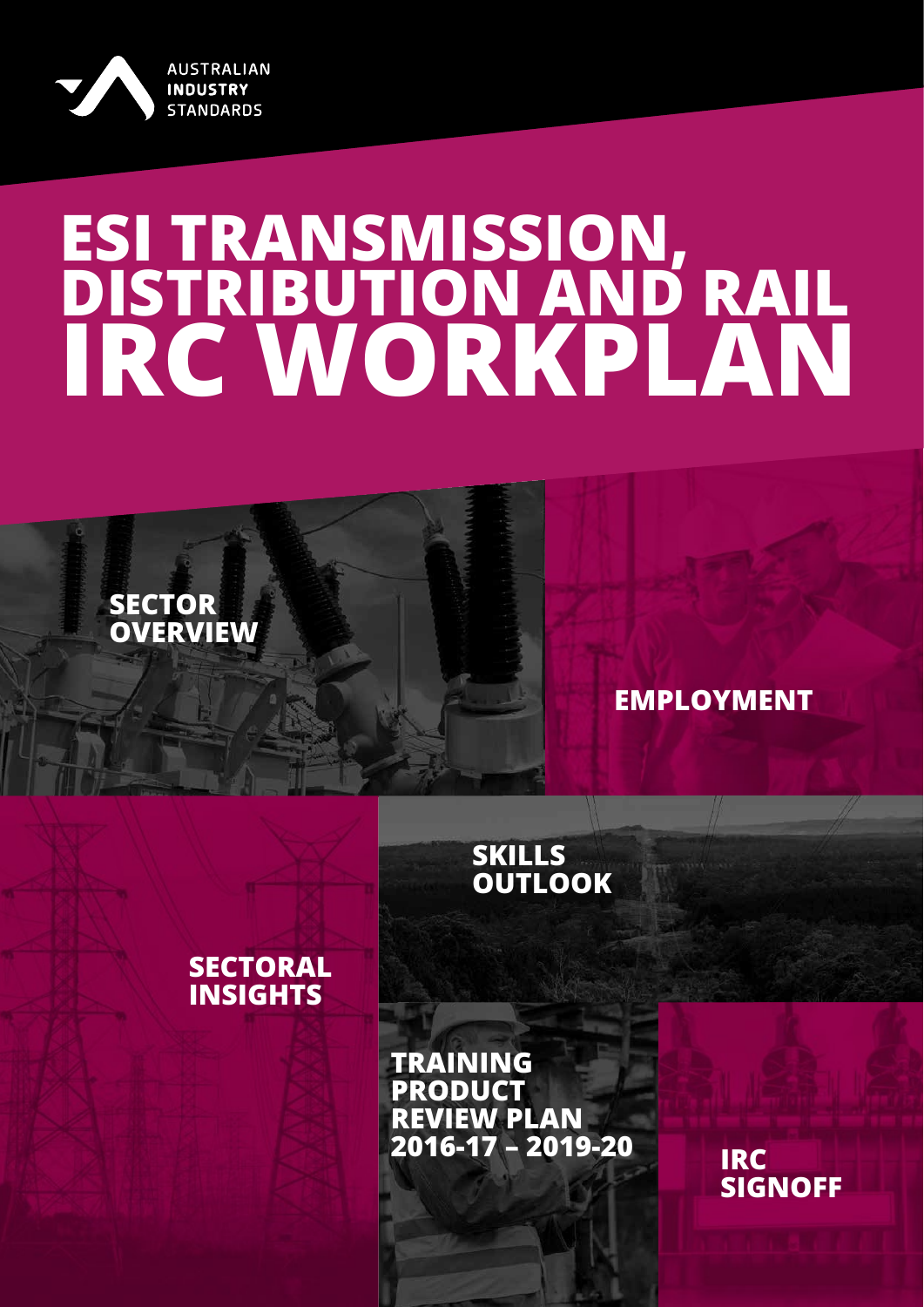## <span id="page-1-0"></span>**ELECTRICITY SUPPLY INDUSTRY (ESI) TRANSMISSION, DISTRIBUTION AND RAIL IRC WORKPLAN**

This Four-Year Workplan has been submitted by the ESI Transmission, Distribution and Rail Industry Reference Committee (IRC) to Australian Industry and Skills Committee (AISC) for approval.

The Workplan identifies the priority skill needs of the ESI Transmission, Distribution and Rail industry following a research and stakeholder consultation process conducted by Australian Industry Standards on behalf of the IRC.

Once approved by the AISC the Workplan informs the development of a four year rolling National Schedule for development and review work of the Transmission, Distribution and Rail Sector Training Package. More information on the National Schedule can be found at[:](http://www.aisc.net.au/content/national-schedule) [www.aisc.net.au/content/national-schedule](http://www.aisc.net.au/content/national-schedule)

This Workplan was agreed to by the ESI Transmission, Distribution and Rail IRC Interim Chair on Friday, 7 October 2016:

Stuart Johnston

**ESI TRANSMISSION & DISTRIBUTION IRC INTERIM CHAIR**



#### HOW TO USE THIS DOCUMENT

This document contains links to assist the reader to navigate efficiently through the content of the Workplan. The tiles on the cover page, and the divider pages will link to the relevant content when clicked with a mouse, or touched on a tablet device.

The tiles at the bottom of pages can be clicked to return to the beginning of each section, or the front page of the Workplan as required.

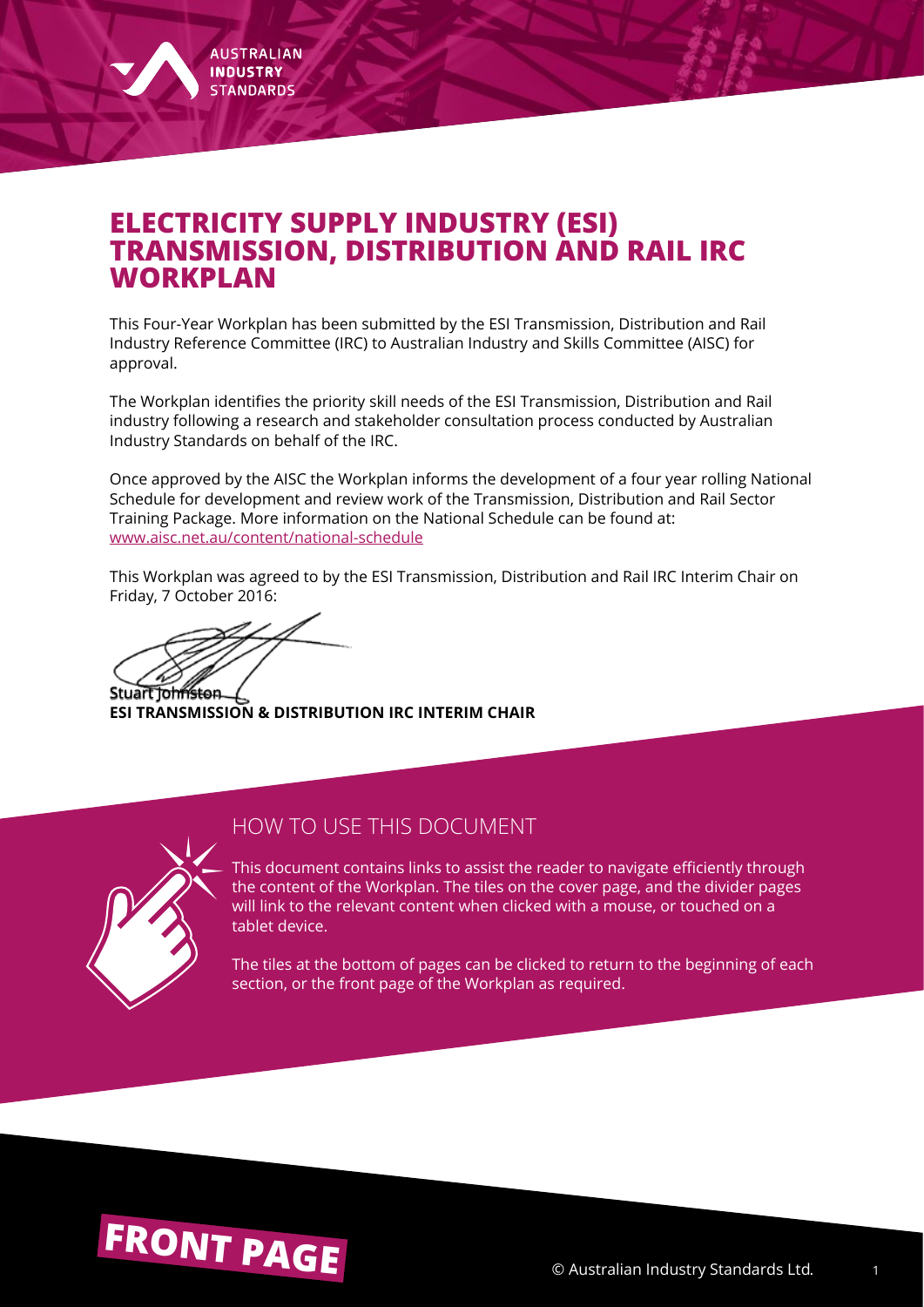

# **ESI TRANSMISSION, DISTRIBUTION AND RAIL INDUSTRY REFERENCE COMMITTEE**

The ESI Transmission, Distribution and Rail Industry Reference Committee has been assigned responsibility for the UET12 Transmission, Distribution and Rail Sector Training Package.

The UET12 Transmission, Distribution and Rail Sector Training Package provides the only nationally recognised Vocational Education and Training (VET) qualifications for occupations involved in: Transmission Structure and Line Assembly, National Broadband Network Cabling, Asset Inspection, Power Systems – Transmission Overhead (erection of towers, poles, structures and associated hardware), Power Systems – Distribution Overhead (installation, maintenance and inspection poles, structures and associated hardware), Power Systems – Distribution Cable Jointing, Power Systems and Power Systems Operations.

More information about the ESI Transmission, Distribution and Rail IRC and its work can be found here: [http://www.australianindustrystandards.org.au/committee/esi-transmission-distribution](http://www.australianindustrystandards.org.au/committee/esi-transmission-distribution-and-rail-irc-industry-reference-committee/)[and-rail-irc-industry-reference-committee/](http://www.australianindustrystandards.org.au/committee/esi-transmission-distribution-and-rail-irc-industry-reference-committee/)

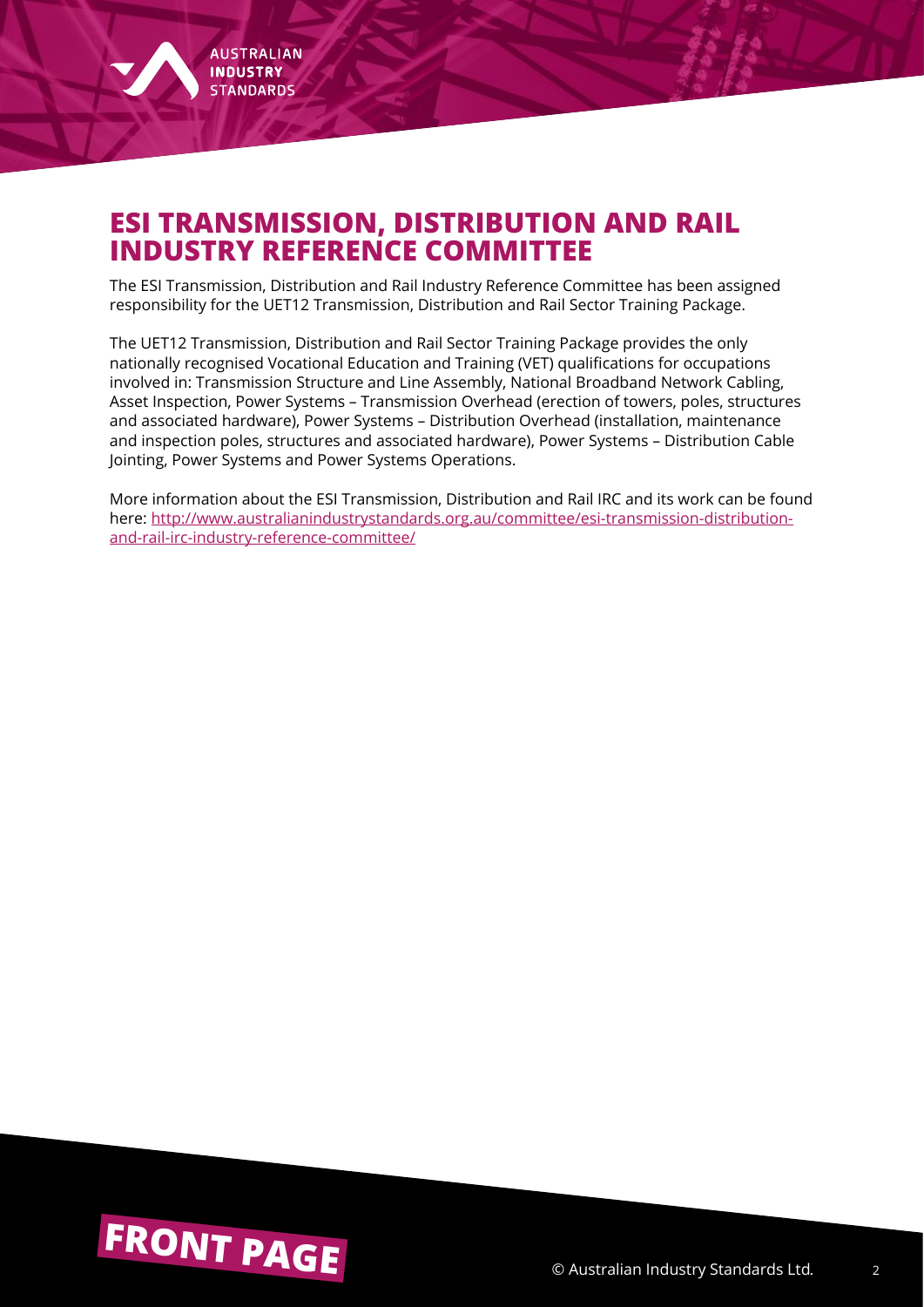# <span id="page-3-0"></span>**ESI TRANSMISSION, ESI TRANSWISSION AND RAIL**<br>DISTRIBUTION AND RAIL [SECTOR OVERV](#page-4-0)IEW

**ESI TRANSMISSION DISTRIBUTION AND RAIL INDUSTRY OVERVIEW**

## **TRAINING PACKAGE [OVERVIEW](#page-6-0)**

**[BUSINESS](#page-7-0)  ANALYSIS**

**KEY [STAKEHOLDERS](#page-8-0)**

**INDUSTRY [CHALLENGES AND](#page-9-0)  OPPORTUNITIES**

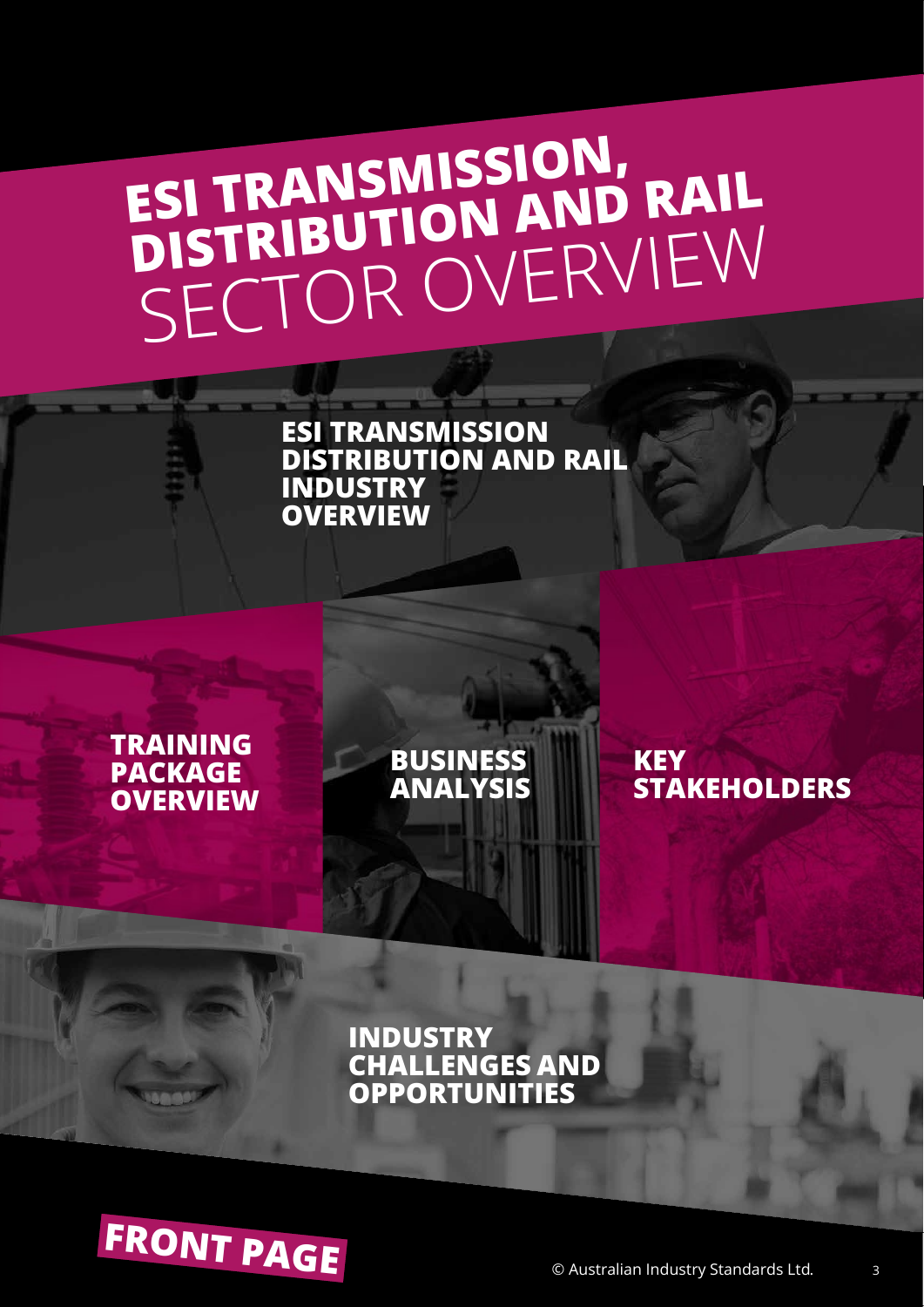<span id="page-4-0"></span>

# **ESI TRANSMISSION, DISTRIBUTION AND RAIL INDUSTRY OVERVIEW**

The ESI Transmission, Distribution and Rail industry refers to Australia's infrastructure networks that are used to transport high-voltage electricity from generators to distribution networks; and then directly to domestic and industrial users. The transmission network is inclusive of power lines and substations. The transmission industry accounts for \$3.3 billion in revenue and employs more than 4500 people. The distribution network is significantly bigger generating \$17.9 billion in revenue and employing nearly 34000 people.

It is a heavily regulated industry where the jurisdictional regulators play an effective role in determining revenue and performance outcomes. It is expected that decisions made by the overarching Australian Energy Regulator (AER) over the next five years will have significant impacts on the industry. Energy demand from the private sector continues to grow with households being a major end-market for the industry. Another key market is the commissioning of large infrastructure projects. and as more of these come online the demand for electricity supply to sustain these projects will increase.

The UET12 Transmission, Distribution and Rail Sector Training Package provides the only nationally recognised Vocational Education and Training (VET) qualifications for occupations involved in: Transmission Structure and Line Assembly, National Broadband Network Cabling, Asset Inspection, Power Systems – Transmission Overhead (erection of towers, poles, structures and associated hardware), Power Systems – Distribution Overhead (installation, maintenance and inspection poles, structures and associated hardware), Power Systems – Distribution Cable Jointing, Power Systems and Power Systems Operations.

The UET12 Transmission, Distribution and Rail Sector Training Package comprises 16 qualifications, 18 skill sets and 223 units of competency and associated assessment requirements and covers: Overhead lines (distribution), Overhead lines (transmission), Overhead traction wiring systems (rail), cable jointing and equipment installation.

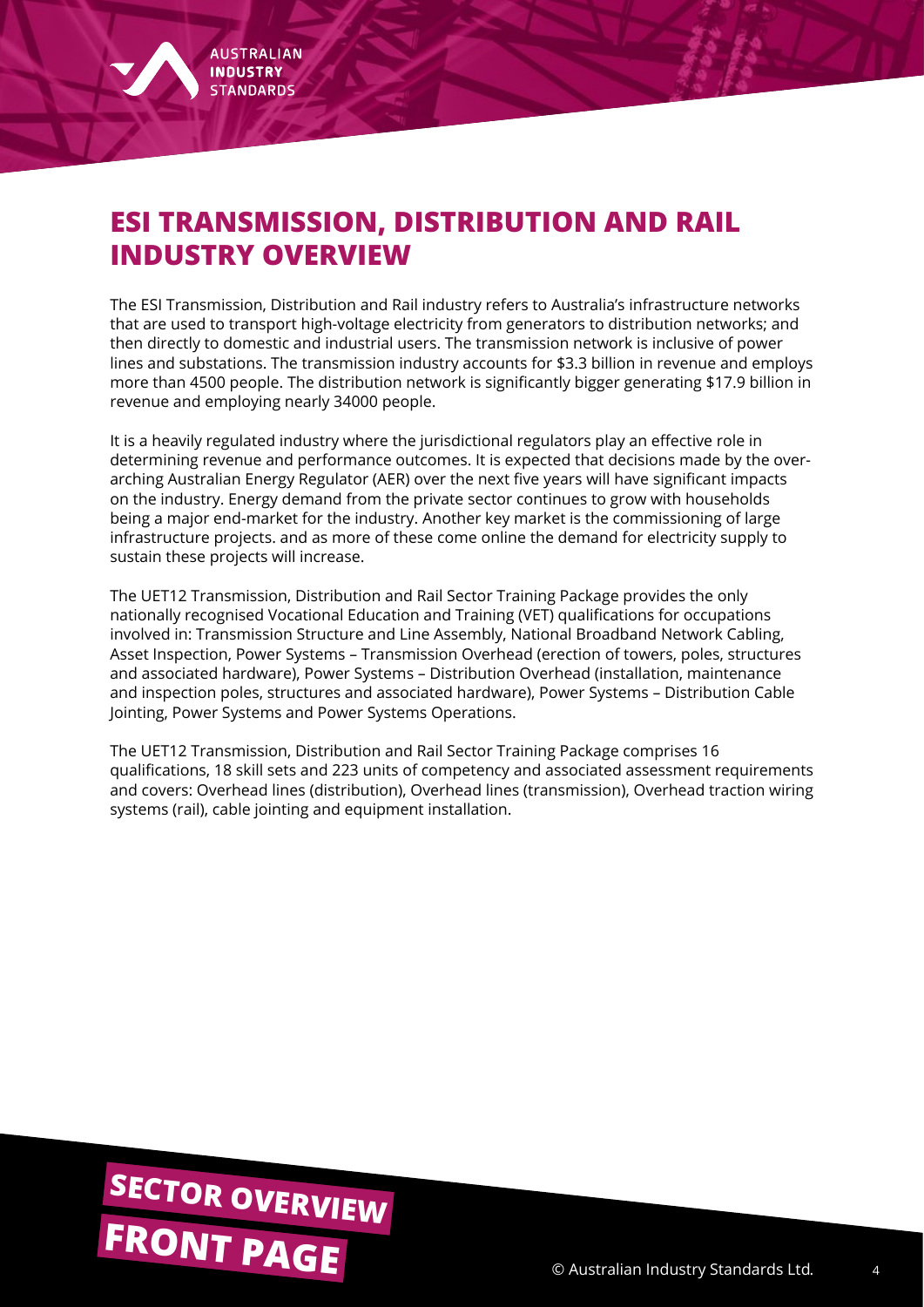

#### **The UET12 Transmission, Distribution and Rail Sector Training Package contains the following qualifications:**

- Certificate II in National Broadband Network Cabling (Electricity Supply Industry Assets)
- Certificate II in Transmission Structure and Line Assembly
- Certificate II in ESI Asset Inspection
- Certificate II in ESI Powerline Vegetation Control
- Certificate III in ESI Power Systems Distribution Cable Jointing
- Certificate III in ESI Power Systems Transmission Overhead
- Certificate III in ESI Remote Community Utilities Worker
- Certificate III in ESI Power Systems Distribution Overhead
- Certificate III in ESI Power Systems Rail Traction
- Certificate IV in ESI Network Systems
- Certificate IV in ESI Power Systems Substations
- Certificate IV in ESI Power Systems Network Infrastructure
- Diploma of ESI Power Systems
- Diploma of ESI Power Systems Operations
- Advanced Diploma of ESI Power Systems
- Advanced Diploma of ESI Power Systems Operations

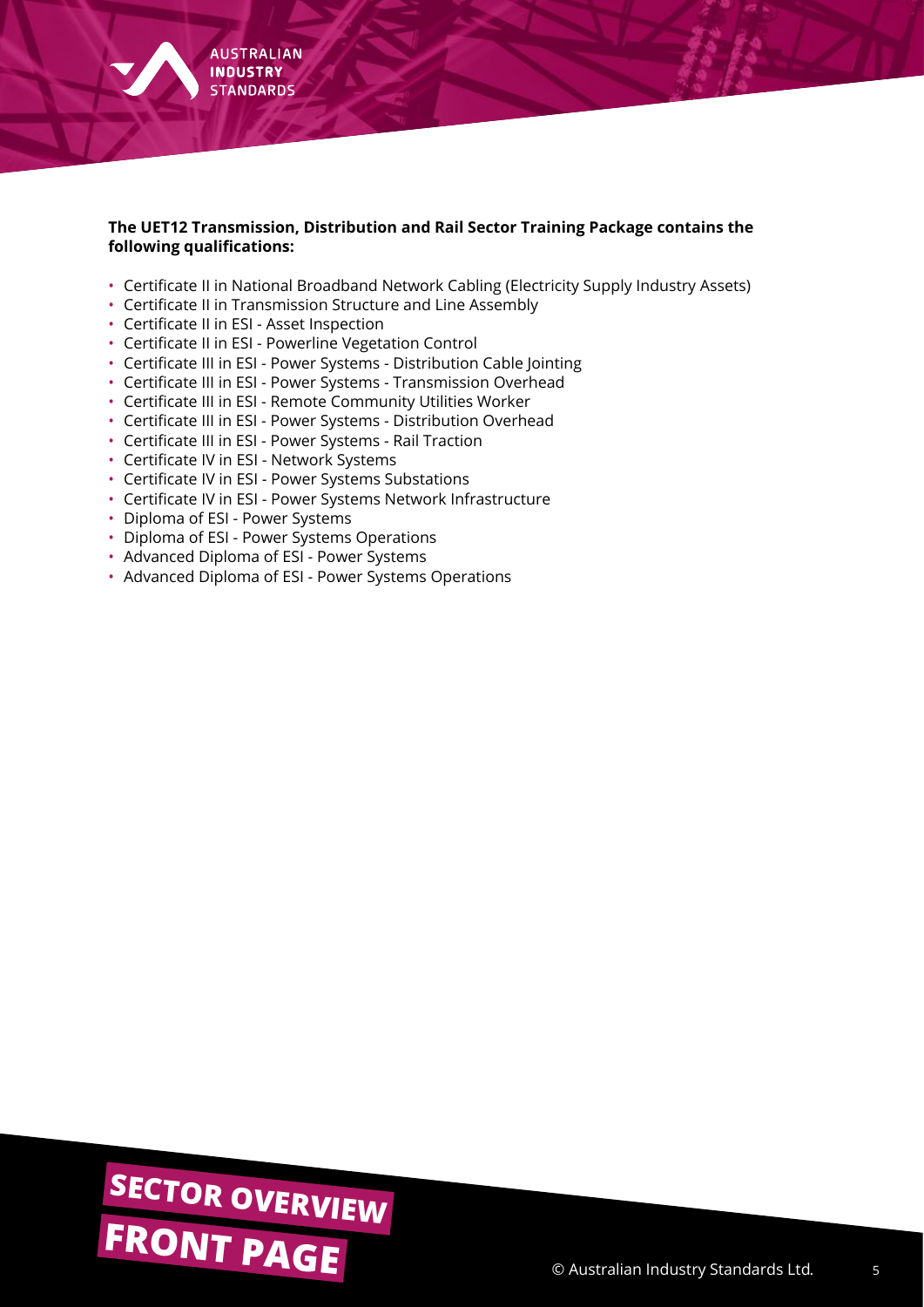# <span id="page-6-0"></span>**TRANSMISSION, DISTRIBUTION AND RAIL SECTOR TRAINING PACKAGE ARCHITECTURE**



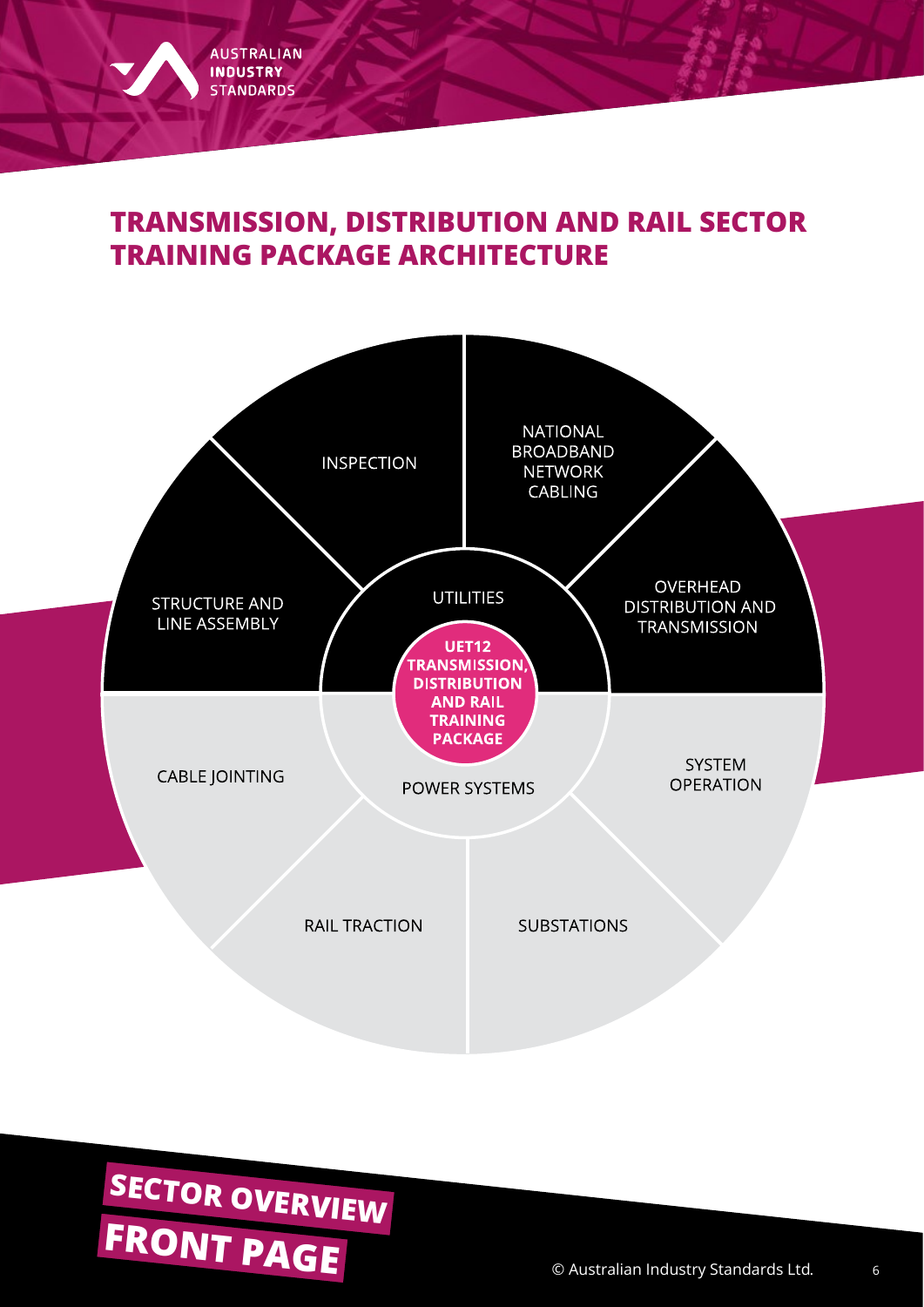# <span id="page-7-0"></span>**ESI TRANSMISSION, DISTRIBUTION AND RAIL BUSINESS ANALYSIS**

The following image provides analysis of the businesses involved in the sector (size, local/ state/national/global, government/not-forprofit/for-profit, scope of work undertaken by those businesses).

Population density seems to be inversely related to the number of enterprises per State/Territory, with the lowest concentration of enterprises in the most populous Territory, ACT.

Business Number

Electricity Generation and Transmission,Distribution and Rail

94

3 Source: 81650 Counts of Australian Businesses, including Entries and Exits, Jun 2011 to Jun 2015

#### **Business Analysis Metrics**

| Revenue (\$ m)                | 20,918.70 |
|-------------------------------|-----------|
| Profit $($m)$                 | 5440.8    |
| Average Wage (\$)             | 90,885.53 |
| No. of Businesses             | 29        |
| Employment Growth (% to 2021) | -8%       |

#### **Business Size (Composition)**



# **[FRONT PAGE](#page-0-0)** © Australian Industry Standards Ltd. **[SECTOR OVERVIEW](#page-3-0)**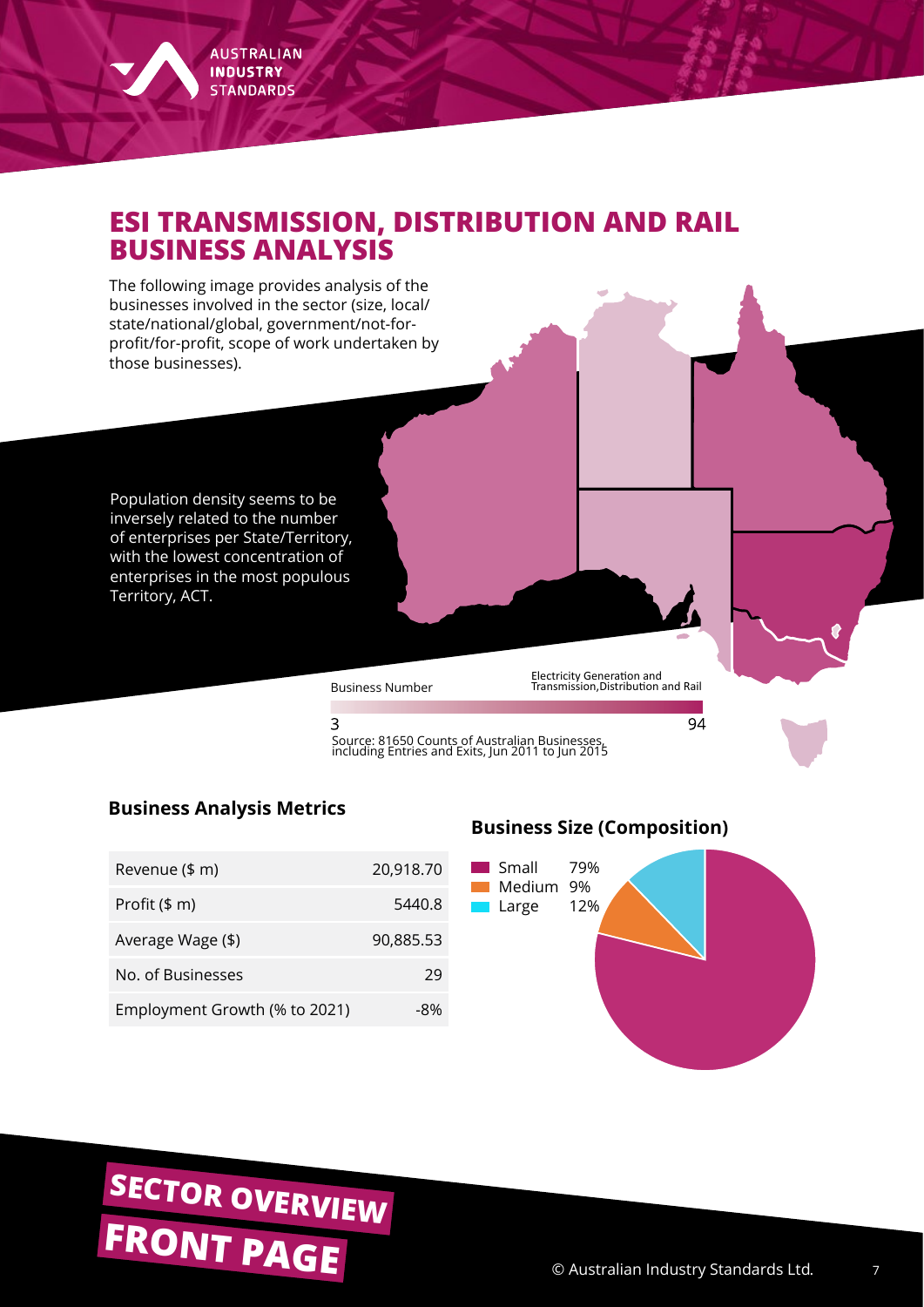# <span id="page-8-0"></span>**KEY ESI TRANSMISSION, DISTRIBUTION AND RAIL STAKEHOLDERS**

| <b>Stakeholder</b><br><b>Category</b>     | <b>Organisation</b>                                                                                                                                                                                                                                             |                                                                                                                                                                                                                                                                                                                                          |  |  |  |  |
|-------------------------------------------|-----------------------------------------------------------------------------------------------------------------------------------------------------------------------------------------------------------------------------------------------------------------|------------------------------------------------------------------------------------------------------------------------------------------------------------------------------------------------------------------------------------------------------------------------------------------------------------------------------------------|--|--|--|--|
| <b>Employers</b>                          | <b>Actew AGL</b><br><b>AGL Australia</b><br>Ausgrid<br><b>AusNet Services</b><br><b>Basslink</b><br>Citipower<br>ElectraNet<br><b>Endeavour Energy</b><br>Energex<br>Ergon Energy<br><b>Essential Energy</b><br><b>Horizon Power</b><br>Jemena<br>Origin Energy | Powercor<br>Powerlink Qld<br>Power and Water Corporation - NT<br><b>Sydney Trains</b><br><b>TasNetworks</b><br><b>Territory Generation</b><br><b>Transend Networks</b><br>Transgrid<br><b>Transmission Operations Australia</b><br>(TOA)<br><b>Transmission Operations Australia</b><br>2 (TOA2)<br><b>United Energy</b><br>Westernpower |  |  |  |  |
| <b>Employer</b><br><b>Representatives</b> | <b>Energy Networks Association</b>                                                                                                                                                                                                                              |                                                                                                                                                                                                                                                                                                                                          |  |  |  |  |
| <b>Employee</b><br><b>Representatives</b> | <b>Electrical Trades Union</b>                                                                                                                                                                                                                                  |                                                                                                                                                                                                                                                                                                                                          |  |  |  |  |
| Licensing/<br><b>Regulatory</b>           | Australian Energy Regulator<br>Clean Energy Regulator<br>Energy Safe Victoria                                                                                                                                                                                   | <b>Energy Safety</b><br>Safe Work Australia                                                                                                                                                                                                                                                                                              |  |  |  |  |
| Government                                | Federal, State/Territory Depart-<br>ments                                                                                                                                                                                                                       |                                                                                                                                                                                                                                                                                                                                          |  |  |  |  |
| <b>Industry Advisory</b>                  | ACT Electrotechnology and Energy<br>Advisory Board Inc.<br>Electrotechnology, Power and Com-<br>munications Industries Industry<br>Energy Skills - QLD<br>Energy Skills - SA                                                                                    | Industry Skills Advisory Council - NT<br>NSW Utilities and Electrotechnology<br><b>Industry Training Advisory Board</b><br>Training Board - Victoria<br>Utilities, Engineering, Electrical and<br><b>Automotive Training Council</b>                                                                                                     |  |  |  |  |
| <b>Training</b><br><b>Organisations</b>   | TAFEs, Private RTOs, Enterprise<br><b>RTOs</b>                                                                                                                                                                                                                  |                                                                                                                                                                                                                                                                                                                                          |  |  |  |  |

The Transmission, Distribution and Rail Sector Training Package is in the Scope of Registration of 255 Registered Training Organisations.

# **[FRONT PAGE](#page-0-0)** © Australian Industry Standards Ltd. **[SECTOR OVERVIEW](#page-3-0)**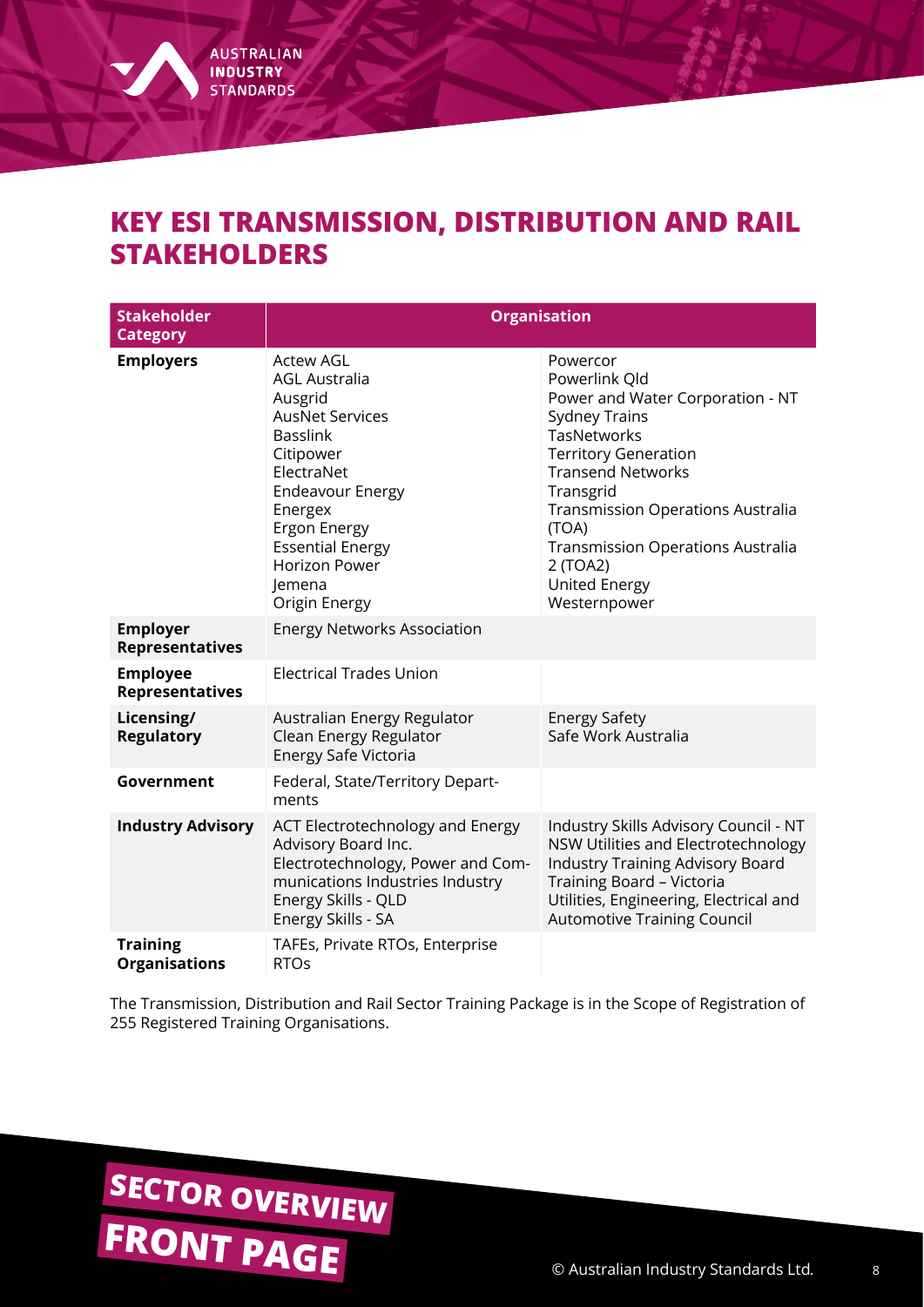<span id="page-9-0"></span>

# **INDUSTRY CHALLENGES AND OPPORTUNITIES**

#### DIGITALISATION OF THE WORKFORCE

As the national Future Grid Forum<sup>1</sup> has noted, Australia's established electricity systems are "now facing complex and unprecedented challenges that have the power to affect all links in the electricity supply chain and to encourage new market structures, actors, and business models to emerge". The future grid will require the deployment of new smart technologies such as computer diagnostics of device faults and advanced communications requirements to provide two-way flows of data/energy. The future workforce will need to be prepared to work with intelligent technical support equipment (e.g.: smart technologies – inverters, meters and new technologies such as storage at various scales) which are capable of providing remote and realtime diagnostics, automated failure finding, interoperability, and are centrally controlled and by application software.

#### THE CHANGING GRID

Consumers in Australia are embracing the future of electricity by actively integrating distributed energy resources (DER) and engaging with new electricity services and technologies at record levels2. As such, Australia is recognised globally as being at the forefront of key aspects of energy transformation. The transformation required to enable the integration of distributed energy resources and enable new system functionality will require new operational responses. This will require the existing workforce to evolve from its current skill base to meet and service these new requirements<sup>3</sup>.

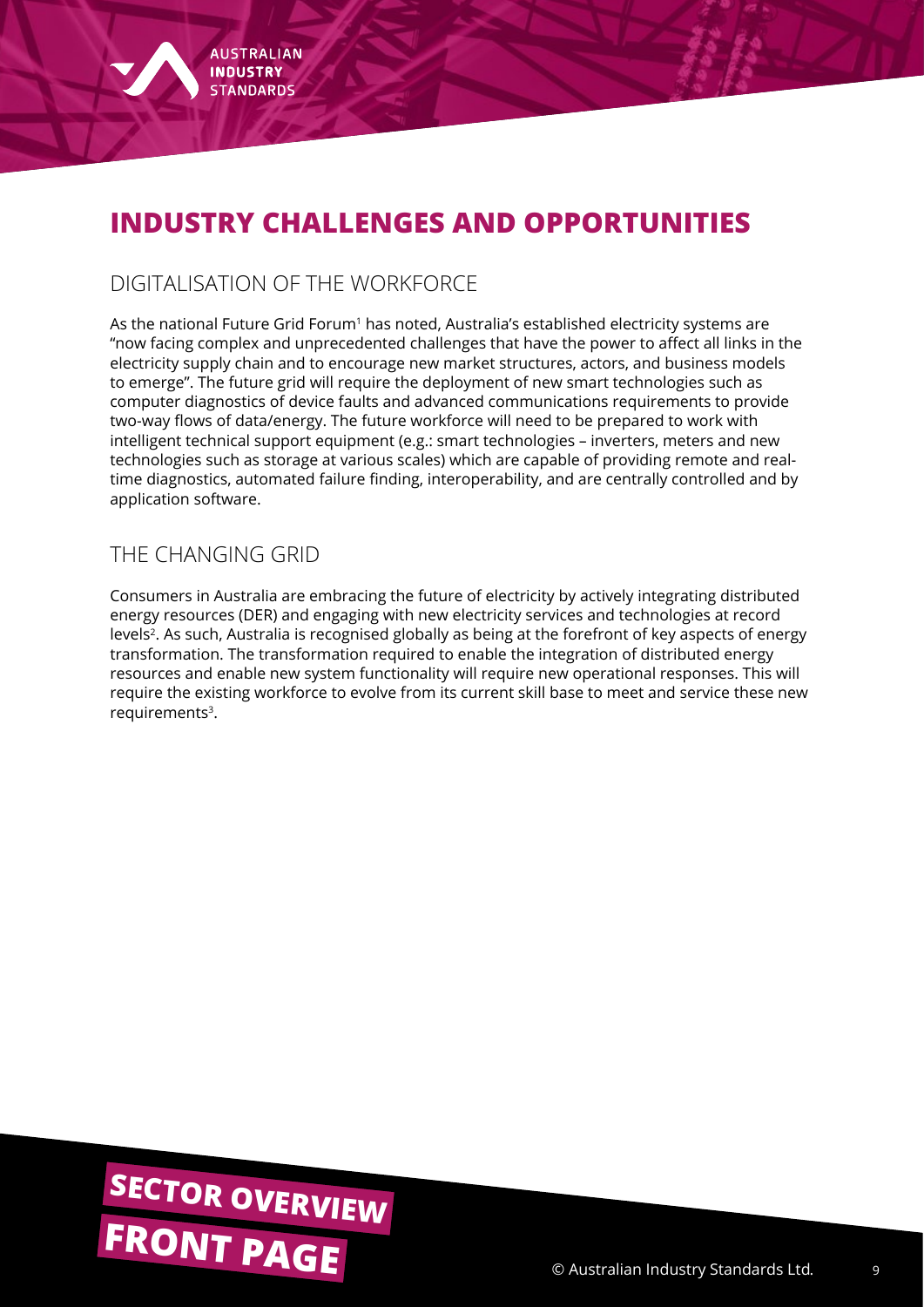# <span id="page-10-0"></span>**[EM](#page-11-0)PLOYMENT**

**EMPLOYMENT STATISTICS**

**WORKFORCE [CHALLENGES AND](#page-14-0)  OPPORTUNITIES**

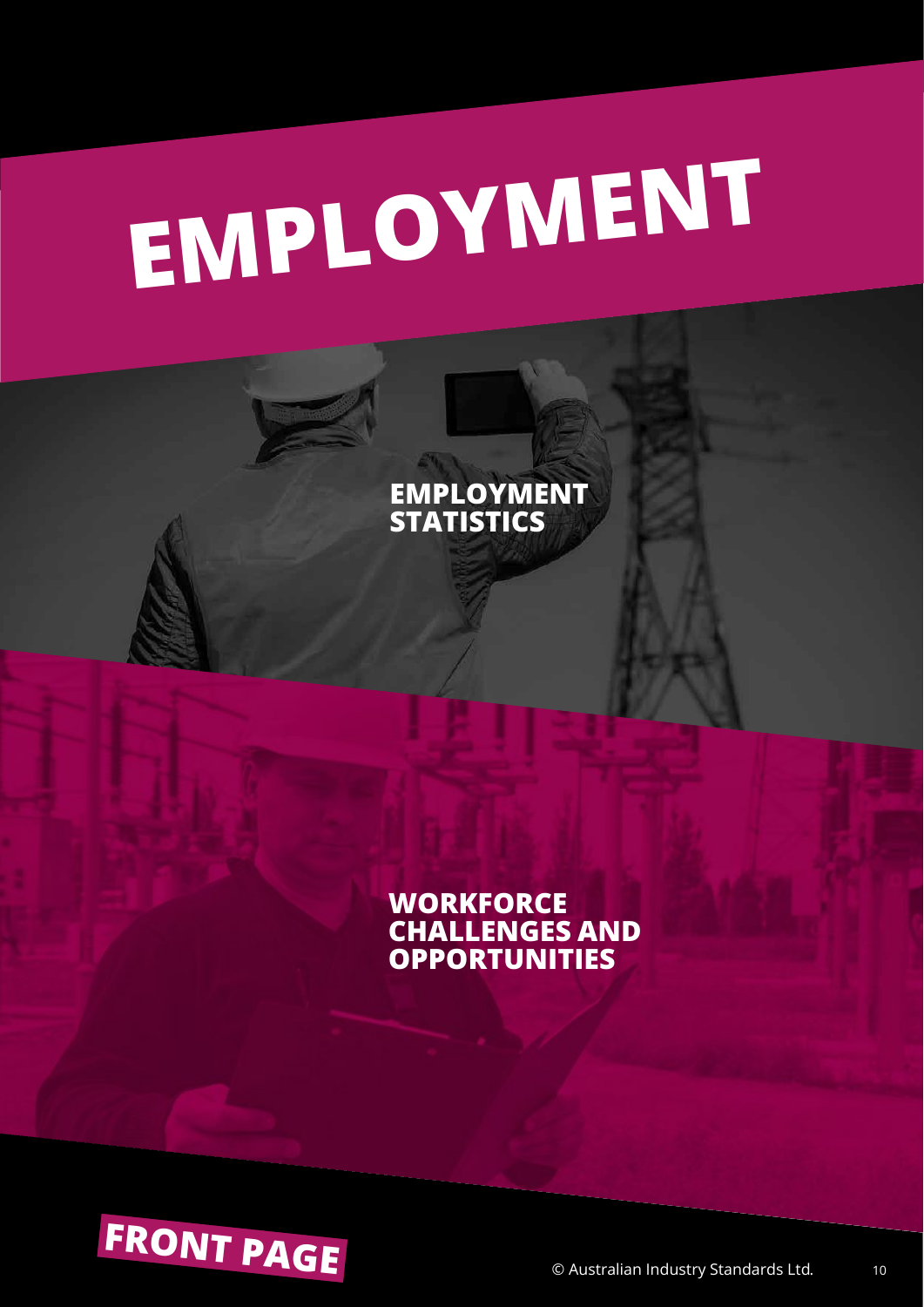<span id="page-11-0"></span>

# **EMPLOYMENT**

EXPLANATORY NOTES

#### **Workforce**

The size of an industry's workforce is established by the Australian Bureau of Statistics (ABS) using two different approaches. The Labour Force survey, which provides a 30-year view of the industry, assigns each industry category based on the main job of the respondent. The Australian Industry dataset (which the Workforce Projections charts are based on), uses a topdown approach where industries are primarily classified by the single predominant industry class associated with a business' ABN. An industry's workforce therefore is bounded in the first instance by the occupations of workers and in the second by the primary business of an enterprise. The different approaches can therefore result in quite different workforce figures.

AIS has chosen to distinguish these approaches using the terms **Workforce – Occupation based** and **Workforce – Employer based**.

#### **Enterprise size**

Industry definition by ABN also applies to the Counts of Australian Businesses data (size and distribution). Furthermore, low level values in these tables are subject to perturbation to anonymise the data. This may result in some areas with a low level value being perturbed to zero.

#### **Exemptions**

The scope of the Labour Force Survey is limited to the civilian population of Australia and therefore members of permanent defence forces are excluded from the survey.

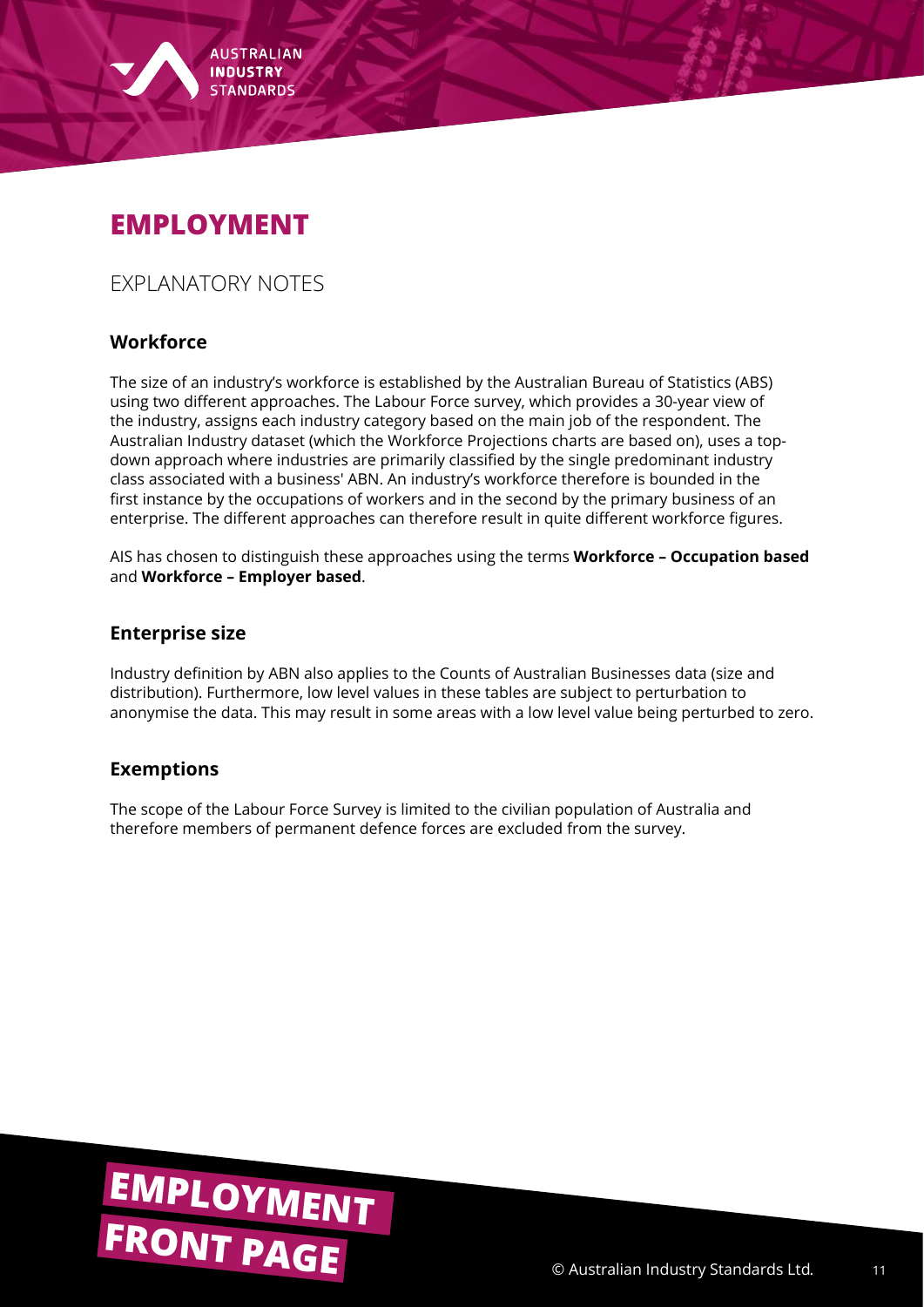# **EMPLOYMENT HISTORY - OCCUPATION BASED**





# **[FRONT PAGE](#page-0-0)** © Australian Industry Standards Ltd. **[EMPLOYMENT](#page-10-0)**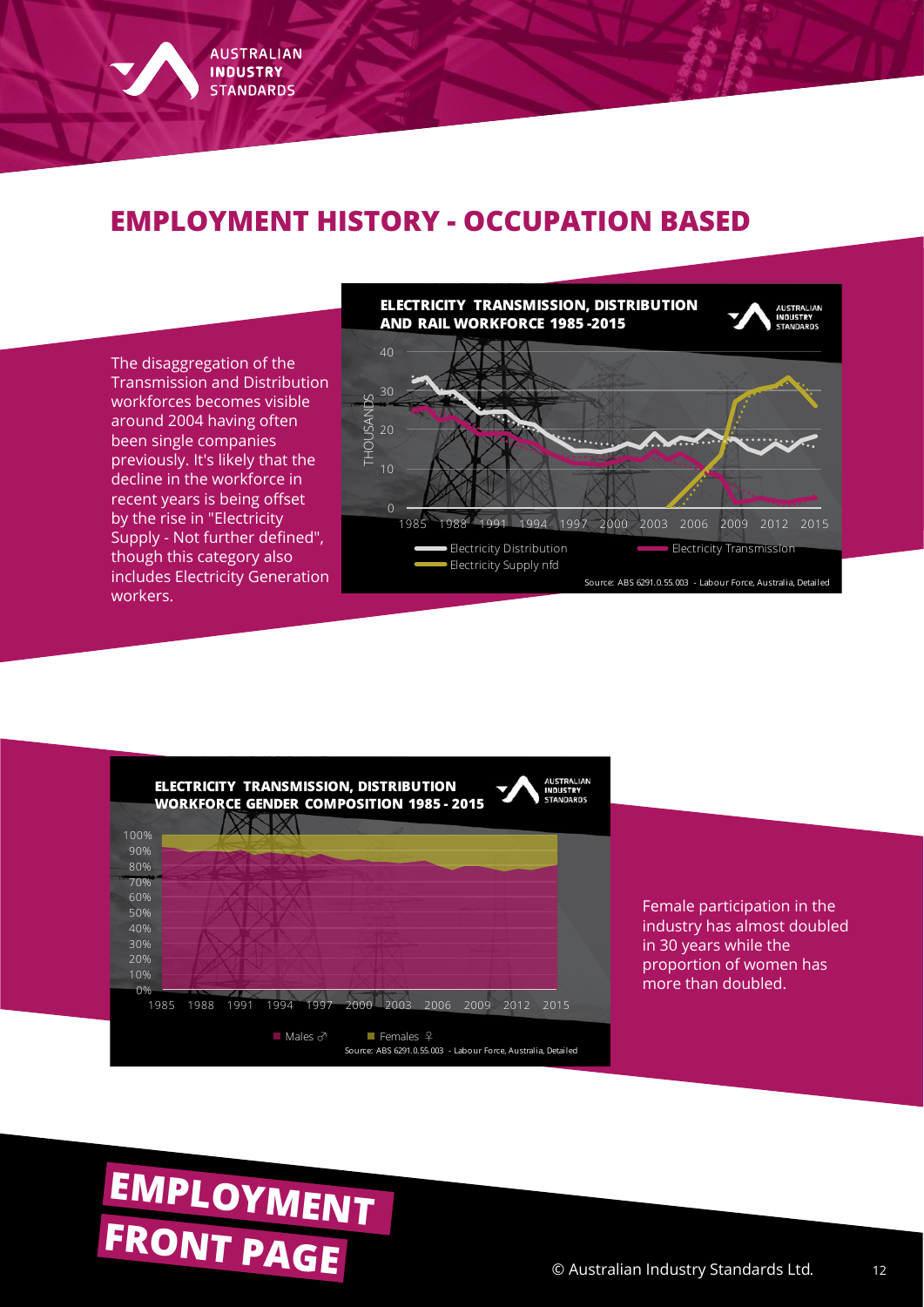

# **EMPLOYMENT PROJECTION - EMPLOYER BASED**



The Transmission and Distribution workforces are projected to decline by as much as 8% in the coming five years with the decline primarily affecting the Distribution workforce.

# **[FRONT PAGE](#page-0-0)** © Australian Industry Standards Ltd. **[EMPLOYMENT](#page-10-0)**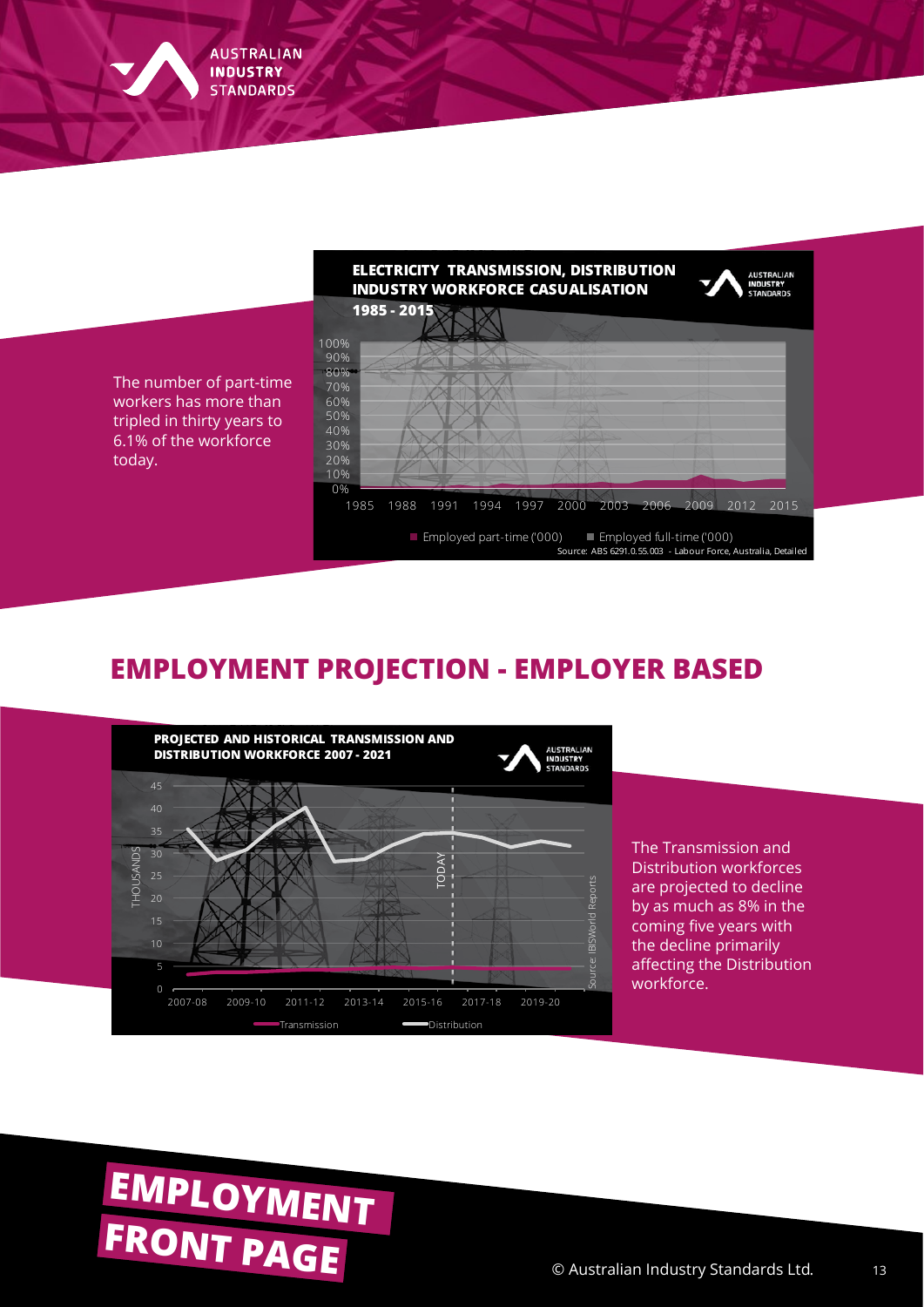# <span id="page-14-0"></span>**WORKFORCE SUPPLY-SIDE CHALLENGES AND OPPORTUNITIES**

### SKILLS FOR NEW SERVICES

The most progressive utilities globally are planning multiple evolutions of their business models. Australian electricity networks and their workforces will need to respond to their own unique circumstances. Distribution Network Service Providers (DNSPs) can offer services beyond the traditional pricing around kilowatt hours (kWh), such as frequency control, system inertia and back-up systems - in effect, acting as a trading platform for all users. Further, if the Distribution Network Operators (DNP) take on the role of Distribution System Operator (DSO), then their utilisation is likely to both increase and become more complex<sup>4</sup>. Future business model iterations and related revenue opportunities for DNSPs are dependent upon an interconnected, data-rich environment and a highly-skilled workforce that can service those requirements<sup>5</sup>.

#### EDUCATION AND TRAINING PACKAGE REVIEW RESPONSIVENESS

There is a pressing need to ensure the ESI Transmission, Distribution and Rail workforce is properly resourced and skilled to meet the demands of new technologies. With the development and review of Training Packages still in the initial phases of roll-out under the recent reforms to the VET national system, the challenge is for this model to be sufficiently responsive and flexible to keep up with new and emerging technologies. The tertiary education sector will also need to adapt their curriculum to meet future skills needs (e.g.: there is no Information and Communications Technology (ICT) degree that specialises in energy).

### CONSTRAINED FUNDING FOR HIGHER LEVEL SKILLS (HLS)

The speed at which emerging technologies are entering the market will result in a clear skills gap should the existing workforce not have access to funding for training. While it is anticipated that the industry and workforce will take on more responsibility for skills and training requirements, it should be acknowledged that any transformation of the workforce will require leadership and involvement from governments. Funding levers at Federal and State and Territory levels will need to be reconsidered in order to enable the initial rapid transformation of appropriately skilled workers.

# **[FRONT PAGE](#page-0-0)** © Australian Industry Standards Ltd. **[EMPLOYMENT](#page-10-0)**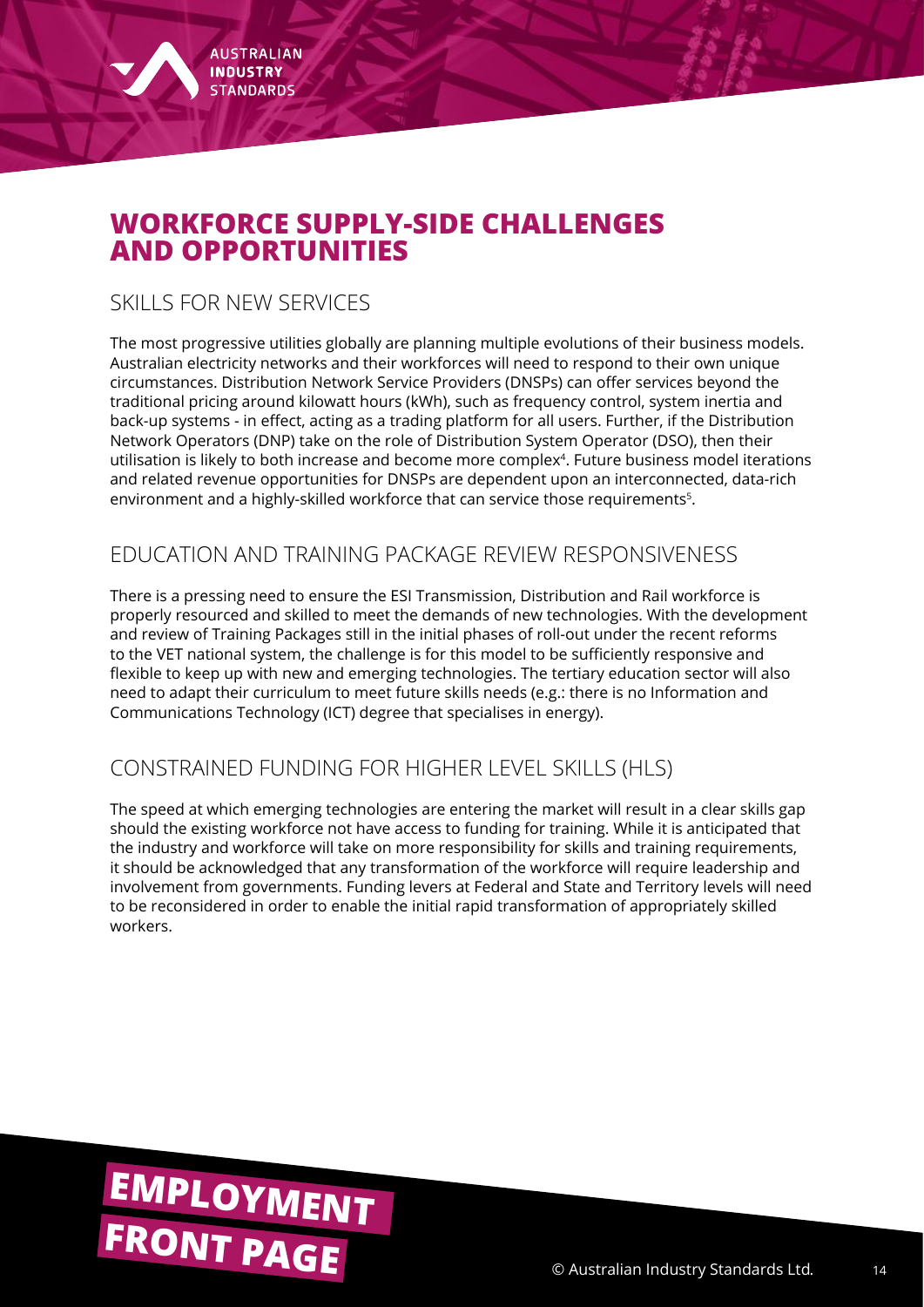# <span id="page-15-0"></span>**[SK](#page-16-0)ILLS OUTLOOK**

**INTERNATIONAL / NATIONAL WORKPLACE TRENDS**

# **[PRIORITY SKILLS](#page-17-0)**

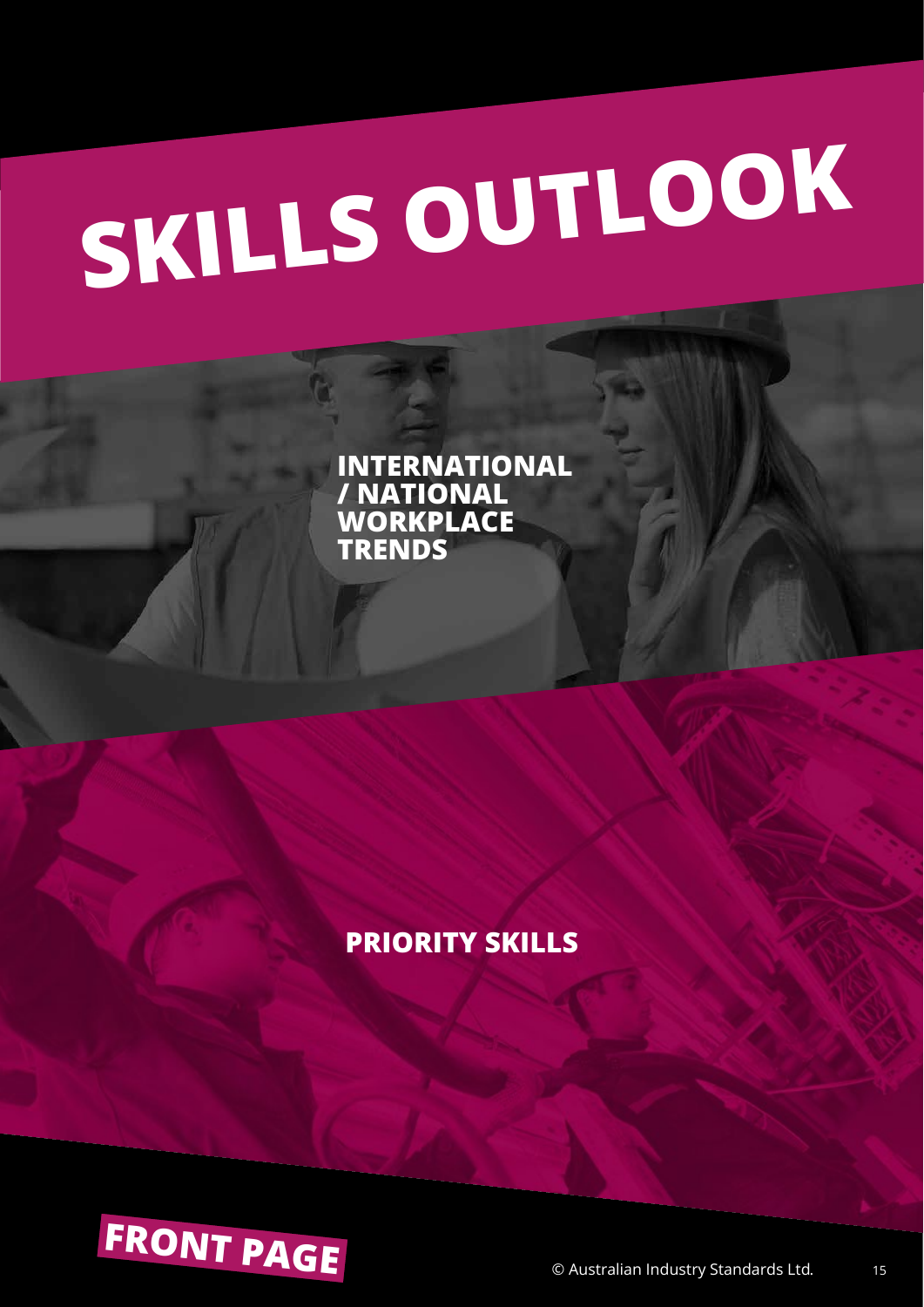<span id="page-16-0"></span>

# **SKILLS OUTLOOK**

#### INTERNATIONAL / NATIONAL WORKPLACE TRENDS

Australia is recognised globally as being at the forefront of key aspects of energy transformation. The transformation required to enable the integration of distributed energy resources and enable new system functionality will require new operational responses. This will require the current workforce to evolve from its current skill base to meet and service these new requirements.

The future grid will require the deployment of new smart technologies such as computer diagnostics of device faults and advanced communications requirements to provide two-way flows of data/energy. The future workforce will need to be prepared to work with intelligent technical support equipment (smart technologies of inverters, meters and new technologies of storage at various scales) which are capable of providing remote and real-time diagnostics, automated failure finding, interoperability, and are centrally controlled by application software.

#### FUNDING

Variations in jurisdictional funding and traineeship arrangements are reported as impacting the viability of delivering training, in particular for narrow markets and in specialist technical areas. Longer-term this situation may lead to capacity constraints for employers and training organisations alike. These conditions also present challenges for RTOs and when considering future investment in training infrastructure and equipment, particularly those involved in new technology.

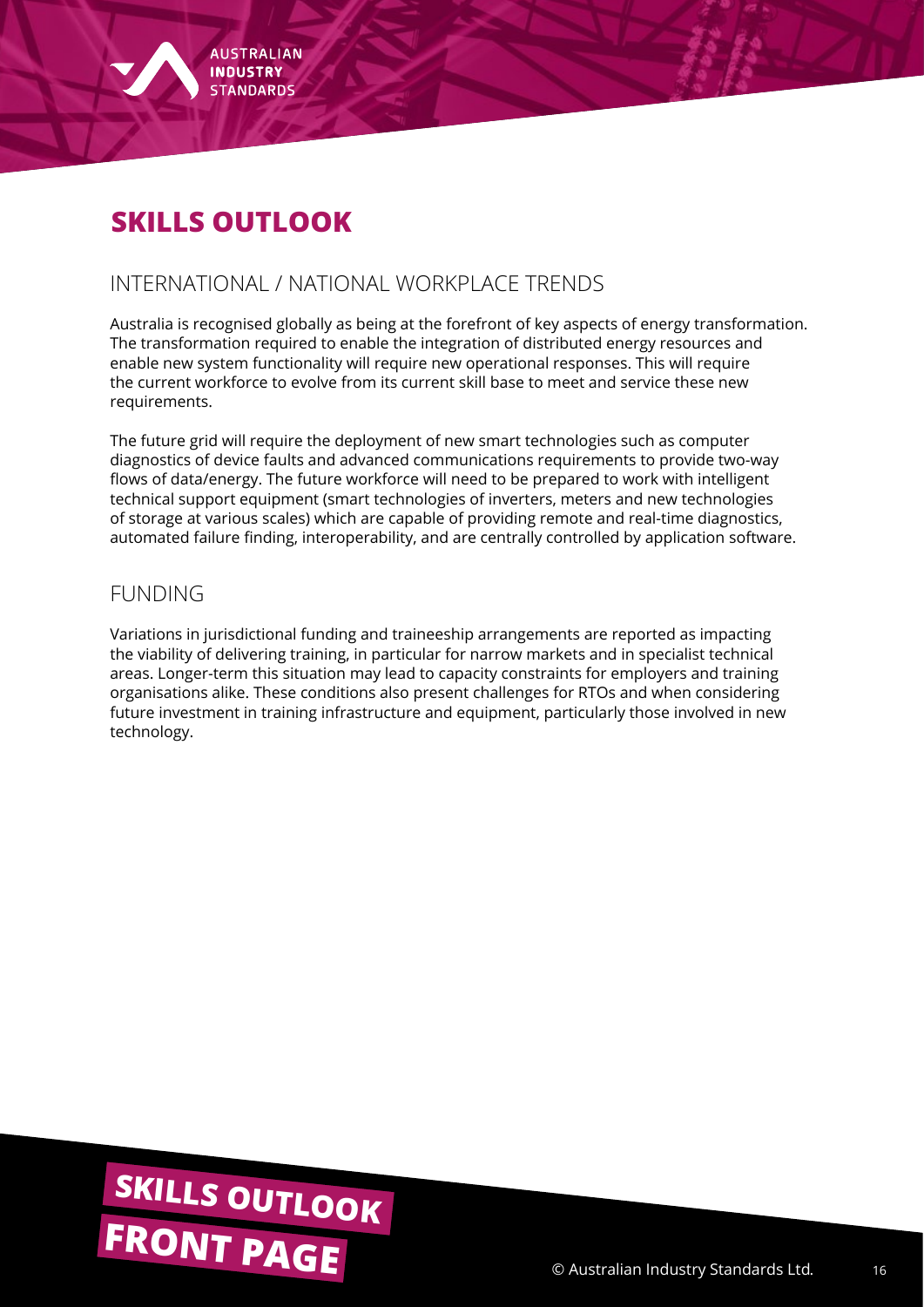<span id="page-17-0"></span>

#### KEY ESI TRANSMISSION, DISTRIBUTION AND RAIL TECHNICAL SKILLS

Australian Industry Standards has developed this list of technical skills from analysis of the qualifications in the UET12 Transmission, Distribution and Rail Sector Training Package.

These skills can be grouped into seven categories:

- 1. Cable Jointing
- 2. Electricity Distribution
- 3. Rail Traction
- 4. Substation Operations
- 5. Electricity Transmission
- 6. Switch Scheduling
- 7. Power System Operations

The interim IRC Chair strongly indicated that ESI Transmission, Distribution and Rail Technical Skills were the highest priority for the industry.

#### GENERIC SKILLS

Ranking of the 12 generic workforce skills in order of importance to the ESI Transmission, Distribution and Rail industry.

| <b>Skill</b>                                                                        | <b>Priority</b> |
|-------------------------------------------------------------------------------------|-----------------|
| Science, Technology, Engineering, Mathematics (STEM)                                |                 |
| Design mindset / Thinking critically / System thinking / Solving problems           | 2               |
| Learning agility / Information literacy / Intellectual autonomy and self-management | 3               |
| Communication / Virtual collaboration / Social intelligence                         | 4               |
| Data analysis                                                                       | 5               |
| Technology                                                                          | 6               |
| Managerial / Leadership                                                             | 7               |
| Customer service / Marketing                                                        | 8               |
| Language, Literacy and Numeracy (LLN)                                               | 9               |
| Environmental and Sustainability                                                    | 10              |
| Financial                                                                           | 11              |
| Entrepreneurial                                                                     | 12              |

The interim ESI Transmission, Distribution and Rail IRC Chair indicated that two Technical Skills were less important than Generic Skills.

# **[FRONT PAGE](#page-0-0)** © Australian Industry Standards Ltd. **[SKILLS OUTLOOK](#page-15-0)**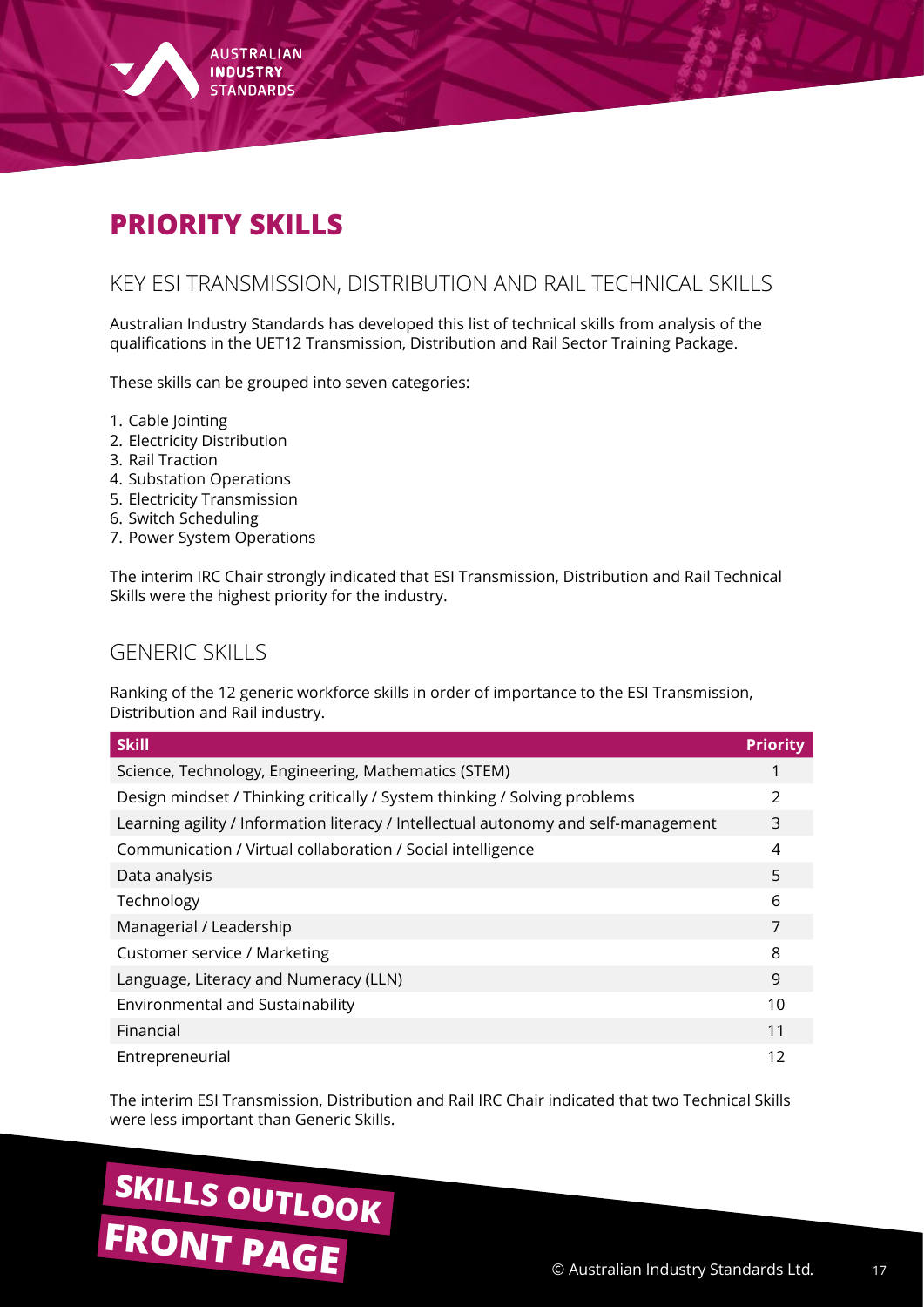

## CROSS-SECTORAL SKILLS

A list of cross-sector skills was derived from analysis of the qualifications in the UEE, UEG, UEP and UET Training Packages.

The five most important cross-sectoral workforce skills are listed below in order of importance to the ESI Transmission, Distribution and Rail industry

The list of priority skills below is based on advice from the interim ESI Transmission, Distribution and Rail Industry Reference Committee Chair.

| <b>Skill</b>                             | <b>Priority</b> |
|------------------------------------------|-----------------|
| <b>Equipment and Systems Operations</b>  |                 |
| Safety                                   | 2               |
| Installation                             | 3               |
| <b>Equipment Testing and Maintenance</b> |                 |
| <b>Fault Rectification</b>               | 5               |

The interim ESI Transmission, Distribution and Rail IRC Chair indicated that one Technical Skill was less important than Cross-Sectoral Skills.

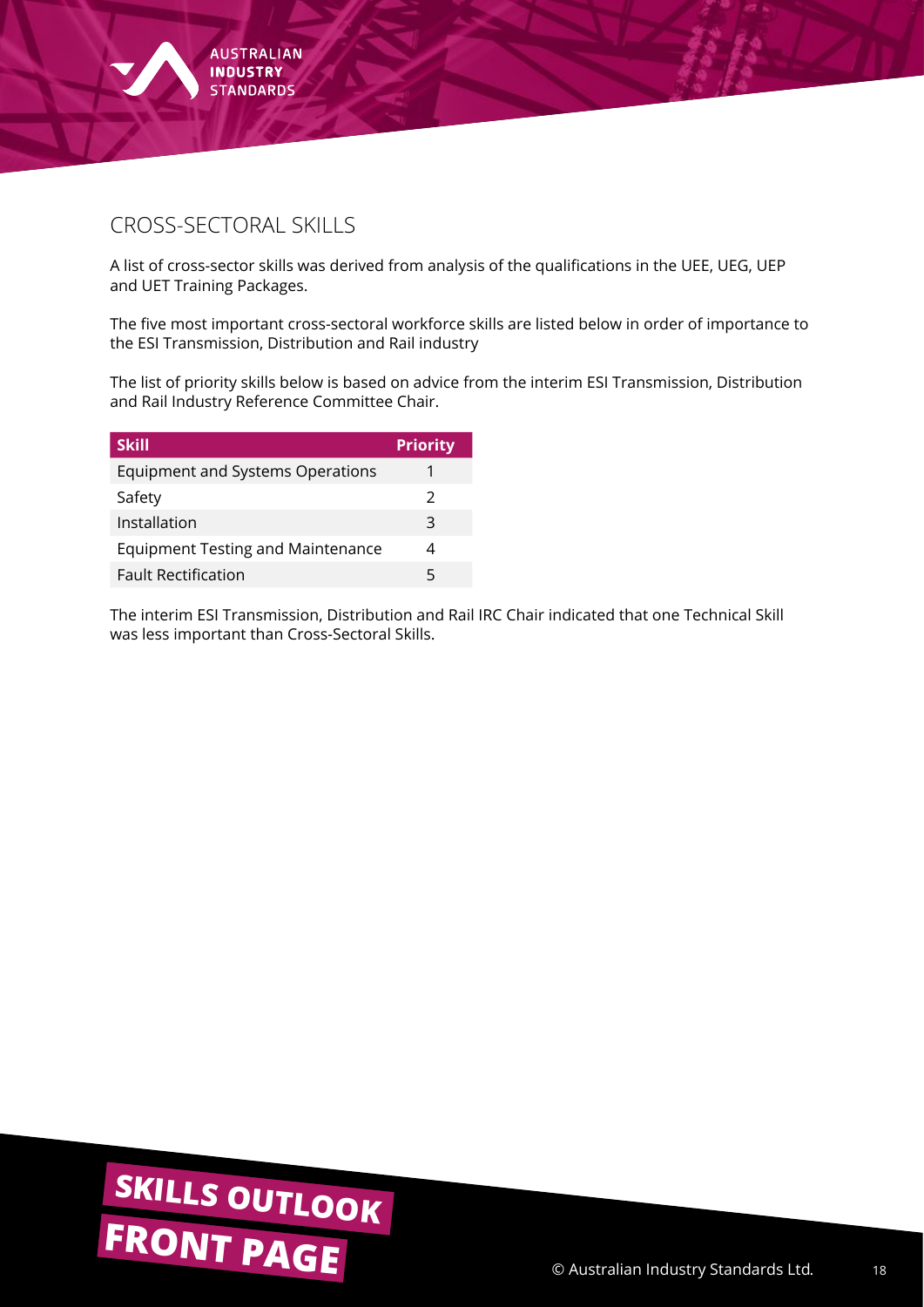# <span id="page-19-0"></span>**ESI TRANSMISSION, DISTRIBUTION AND RAIL SKILLS - RELATED INSIGHTS**

The ESI Transmission, Distribution and Rail industry refers to infrastructure networks that transport high-voltage electricity from generators to distribution networks, and on to domestic and industrial users. This includes power lines and transformer stations around Australia. The industry employs almost 40,000 people across the transmission and distribution sectors, and has an estimated annual revenue of \$20.9 billion, adding \$12.7 billion to the Australian economy in 2015-16.

The industry has highlighted a number of issues that impact upon activity and service delivery, including ageing infrastructure and workforce, matching the existing electricity supply with new and emerging energy sources such as renewables, updating the existing national grid, modern infrastructure and new functionality for the industry.

Stakeholders indicate the planning, development and roll out of large infrastructure projects to meet demand is also a challenge, given the growing number of alternate energy sources such as wind and solar. The national grid is considered to be aged and outdated.

Industry also identifies the need to ensure government regulations and governance need to be co-ordinated to match the existing grid with the delivery of new technologies.

The interim ESI Transmission, Distribution and Rail Industry Reference Committee (IRC) Chair has strongly indicated that ESI Transmission, Distribution and Rail Technical Skills are the highest priority for the industry. It has highlighted the need for a balance of technical and human skills to prepare the workforce for current and future challenges. Technical skills focus on areas related to Cable Jointing, Electricity Distribution, Rail Traction, Substation Operations, Electricity Transmission, Switch Scheduling and Power System Operations.

There is also a need to ensure the ESI Transmission, Distribution and Rail industry and workforce are properly resourced and skilled to meet the demands of this emerging sector. With the development and review of Training Packages still in the initial phases of roll-out under the recent reforms to the VET national system, it is unknown if the model will be sufficiently responsive and flexible to keep up with new and emerging technologies.

It was noted that there is a knowledge gap surrounding some processes such as home battery and smart meter installation, with inadequately skilled and unlicensed workers often carrying out this work. This means there is a requirement for a nationally recognised accreditation process for energy storage devices.

The industry is supported by the UET12 Transmission, Distribution and Rail Sector Training Package consisting of qualifications for overhead lines distribution, overhead lines transmission, overhead tractions wiring systems (rail), cable jointing and equipment installation. Total VET activity enrolments have decreased over the past two years, possibly due to changes in State and territory funding arrangements.

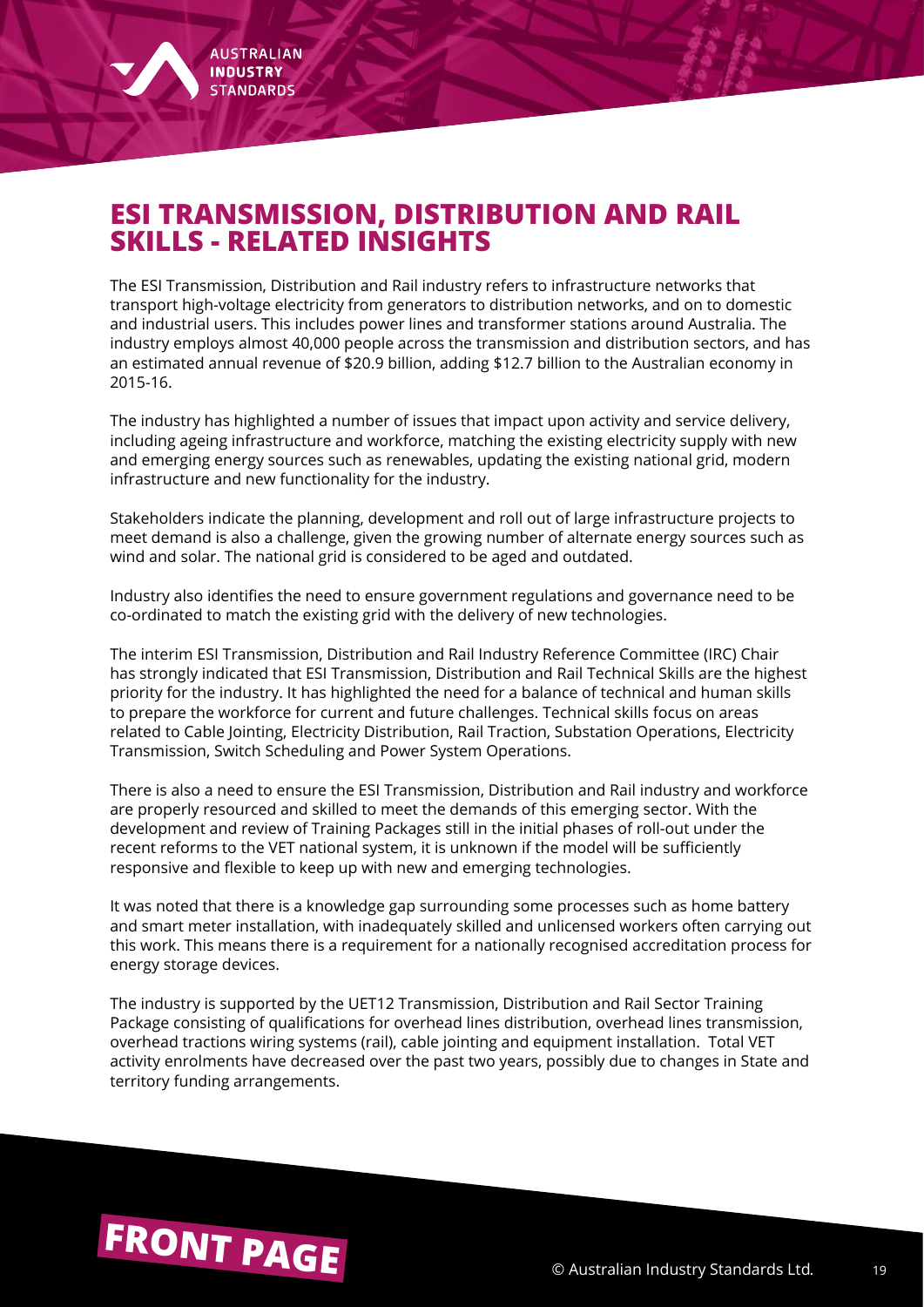

Both datasets recorded a drop in enrolments in 2015 however the decline in the more comprehensive Total VET Activity data (-16%) was only half that of the VET Provider Collection.

The cost of training is primarily borne by industry (84%) with International fee for service constituting a greater portion of total funding than Government support.



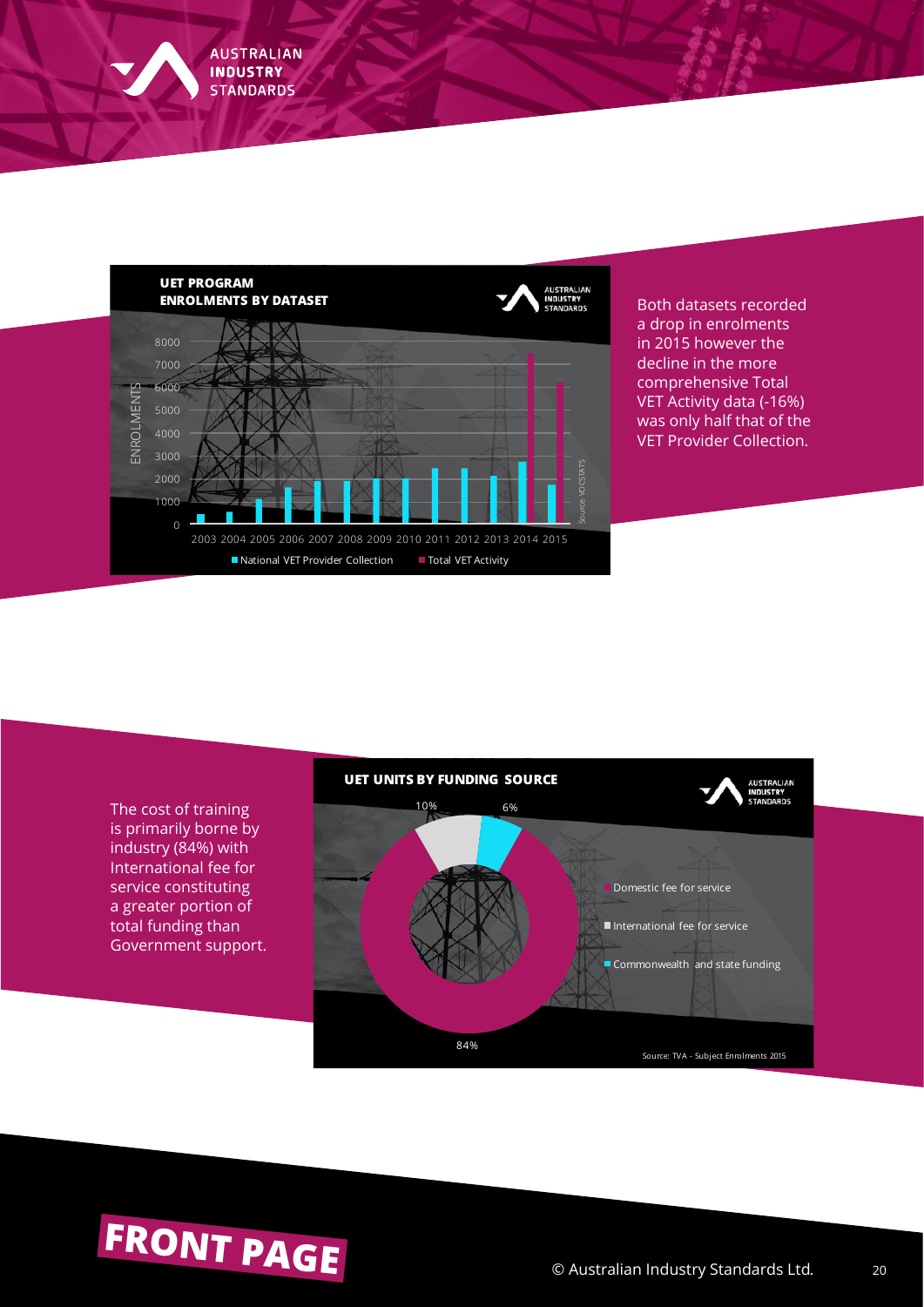

Differences between Transmission and Distribution workforce figures have only been noticeable since 2004 due to the effects of industry disaggregation and marked declines since then are likely to have been exaggerated by coarser grained reporting over the same period.

The Transmission and Distribution workforces are projected to decline further by as much as 8 per cent through to 2021, with the decline primarily affecting the larger Distribution workforce.

The number of females in the industry has almost doubled in 30 years resulting in their proportional representation more than doubling. The number of part-time workers has more than tripled in thirty years to 6.1 per cent of the workforce today.

#### EXPLANATORY NOTES

The Training Enrolments charts compare two datasets; the **National VET Provider Collection**  and the **Total VET Activity (TVA)** dataset. The primary distinction between the two is that Total VET Activity data is collected from all types of providers and not only those in receipt of Commonwealth or state funding. TVA data collection commenced in 2014.

#### **Exemptions**

Where the submission of training data to TVA conflicts with defence or national security legislation, or jeopardise the security or safety of personnel working in defence, border protection, customs or Australian police departments, an exemption from reporting training data is available.

Organisations that deliver training for vital services to the community (such as emergency, fire, first-aid and rescue organisations) may have received an exemption to submit data to TVA. From 1 January 2016 however, the exemption from reporting will apply only in respect of training activity not delivered on a fee-for-service/commercial basis.

# **REFERENCES**

#### INDUSTRY CHALLENGES AND OPPORTUNITIES

1 Future Grid. <http://www.futuregrid.org.au/>

2 Australian PV Institute. Australian PV market since 2001.<http://pv-map.apvi.org.au/analyses>

<sup>3</sup> Electricity Network Transformation Roadmap. [http://www.ena.asn.au/sites/default/files/roadmap\\_interim\\_report\\_final.pdf](http://www.ena.asn.au/sites/default/files/roadmap_interim_report_final.pdf)

## WORKFORCE SUPPLY-SIDE CHALLENGES AND OPPORTUNITIES

<sup>4</sup> Energy Networks Association. Transition from distribution network operator to distribution system operator. [http://www.](http://www.ena.asn.au/transition-distribution-network-operator-distribution-system-operator) [ena.asn.au/transition-distribution-network-operator-distribution-system-operator](http://www.ena.asn.au/transition-distribution-network-operator-distribution-system-operator)

<sup>5</sup> Accenture. Network business model evolution: an investigation of the impact of current trends on DNSP business model evolution

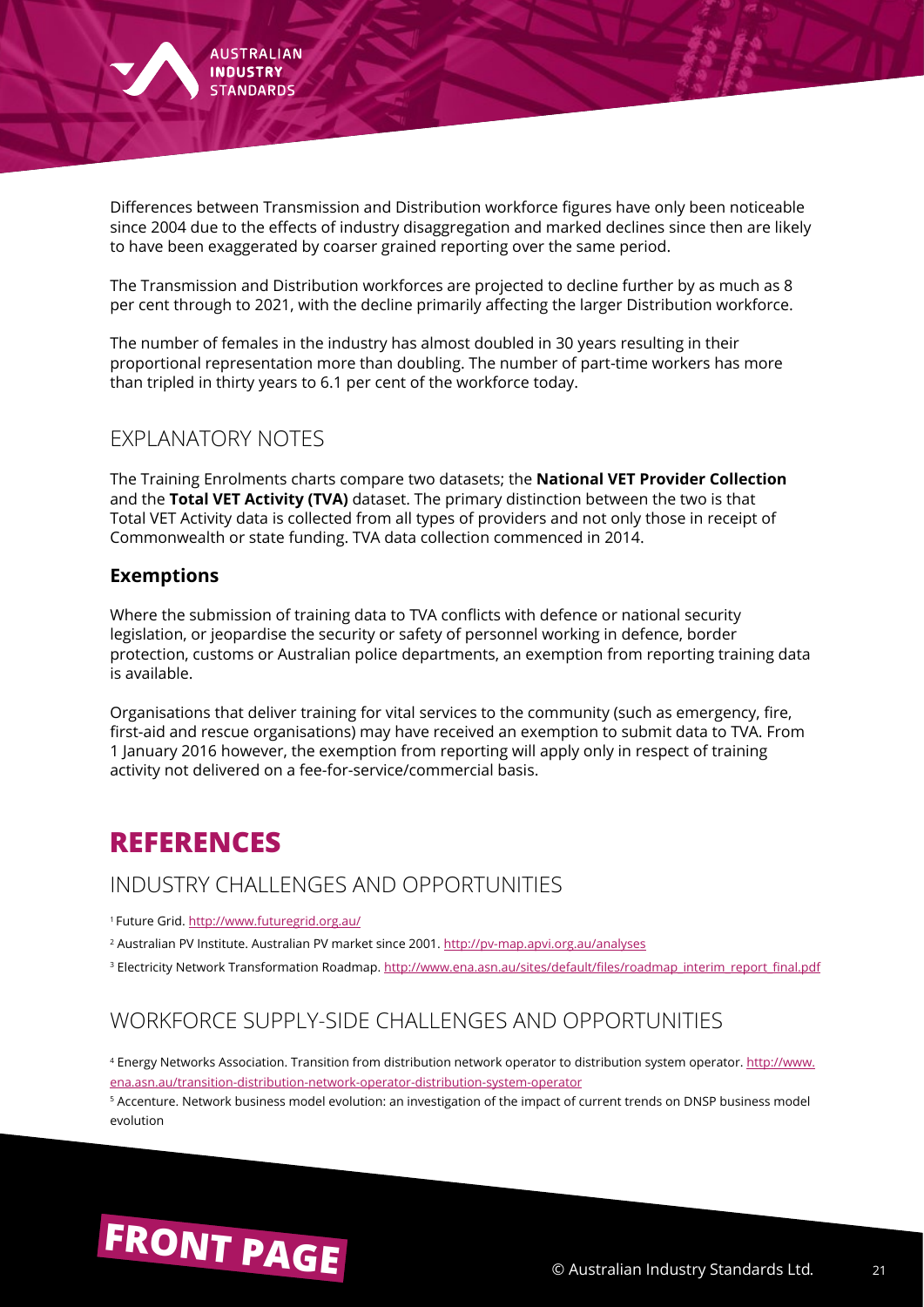<span id="page-22-0"></span>

## **TRANSMISSION, DISTRIBUTION AND RAIL TRAINING PACKAGE REVIEW PLAN 2016/17 - 2019/20**

#### REVIEW PLAN – TIMING AND PRIORITISATION

The Training Package Workplan priorities will be constantly monitored and formally reviewed annually by the IRC. This will allow the Workplan to remain at the forefront of the IRC goals and objectives and have the flexibility to respond to the industry needs as they arise.

The ESI Transmission, Distribution and Rail IRC does not anticipate that any of the Transmission, Distribution and Rail Sector Training Package qualifications, skill sets or units of competency contained within the Training Package, will be required to be reviewed more than once in the four-year period. The exception to this would be where there is regulatory or legislative change, or industry driven change due to safety requirements or specific technology advancement.

The ESI Transmission, Distribution and Rail IRC has not identified any training product that is expected to be contentious or lengthy in terms of development timelines

TRANSITION

#### 2016 – 2018

Once established, the ESI Transmission, Distribution and Rail IRC will set the direction and prioritisation of activities for the UET12 Transmission, Distribution and Rail Sector Training Package transition to the 2012 Standards for Training Packages. The work covers the transition of all 16 qualifications in the UET12 Transmission, Distribution and Rail Sector Training Package and the relevant units of competency and skill sets.

The planning and prioritisation of work to transition the UET12 Transmission, Distribution and Rail Sector Training Package is contingent on the establishment of the Electrotechnology IRC, as the UET12 Transmission, Distribution and Rail Sector Training Package has a number of interrelated dependencies on the Electrotechnology Training Package. Both the ESI Generation and Electrotechnology IRC are under review by the AISC.

#### 2017 -2020

The ESI Transmission, Distribution and Rail IRC will identify Training Package review and development priorities, for Workplan inclusion, once it has been formed.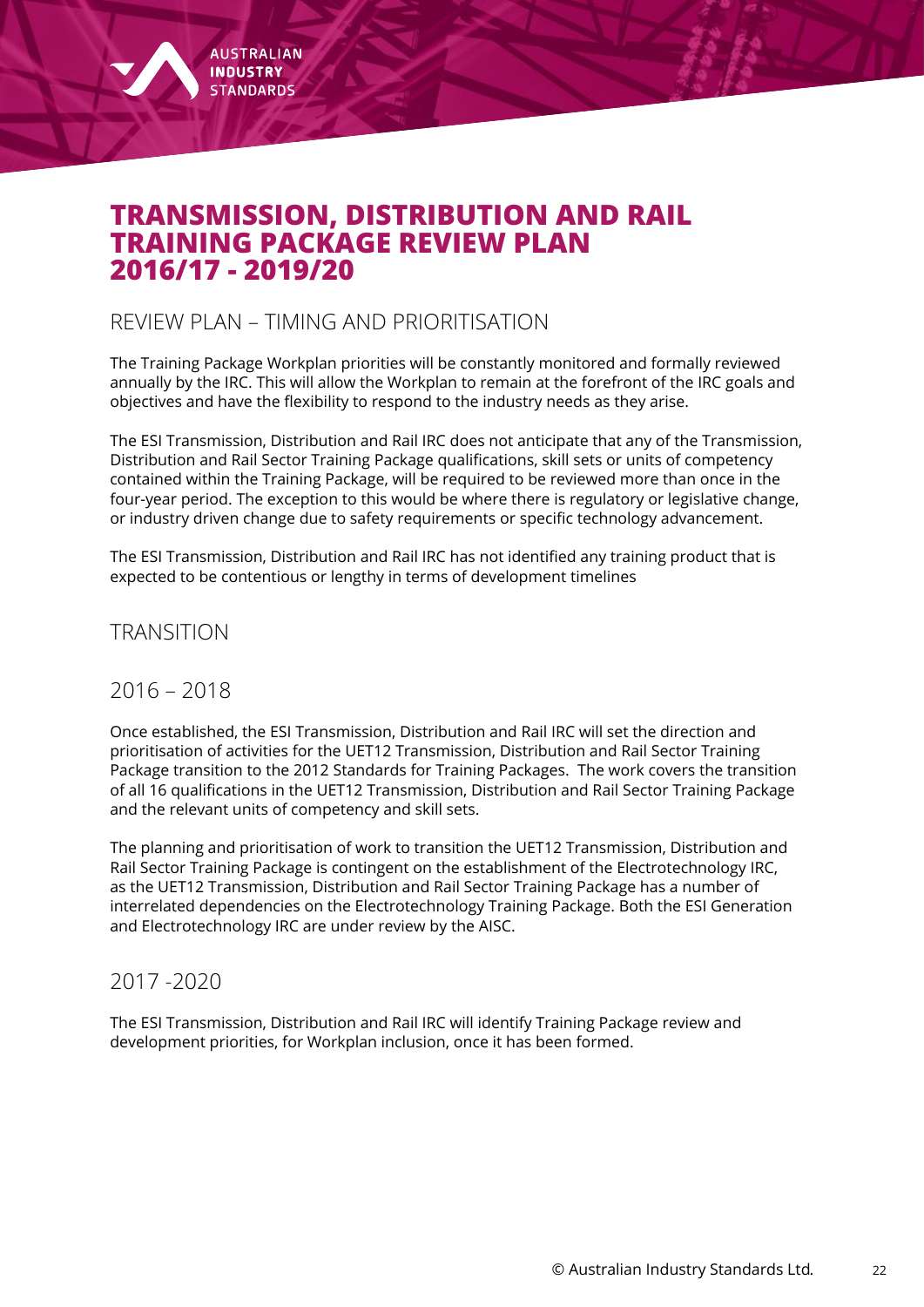

## LEGISLATIVE / REGULATORY REQUIREMENTS

Any legislative or regulatory change requirements identified would take precedence over other reviews planned as these are often associated with higher workplace risk.

As legislation or regulations are updated the UET12 Transmission, Distribution and Rail Sector Training Package and Companion volume affected need to be updated.

#### INTERDEPENDENCIES

UET12 Transmission, Distribution and Rail Sector Training Package qualifications include imported units of competency, within core and elective qualification packaging rules. Industry sector interdependencies that will potentially initiate future ESI Transmission, Distribution and Rail qualification reviews include imported units from 13 interdependent Training Packages (inclusive of predecessor releases).

- AHC10 Agriculture, Horticulture and Conservation and Land Management
- BSB07 Business Services Training Package
- CPC08 Construction, Plumbing and Services Training Package
- FPI05 Forest and Forest Products Training Package
- HLT Health
- ICT10 Integrated Telecommunications Training Package
- MEM05 Metal and Engineering Training Package
- NWP07 Water Training Package
- RII09 Resources and Infrastructure Industry Training Package
- TLI10 Transport and Logistics Training Package
- UEE11 Electrotechnology Training Package
- UEP12 Electricity Supply Industry Generation Sector Training Package
- UEG11 Gas Industry Training Package

It is important to note that the ESI Transmission, Distribution and Rail qualifications, skill sets and units of competency form part of the Electrotechnology Training Package. The UET12 Transmission, Distribution and Rail Sector Training Package has interdependencies with multiple different qualifications.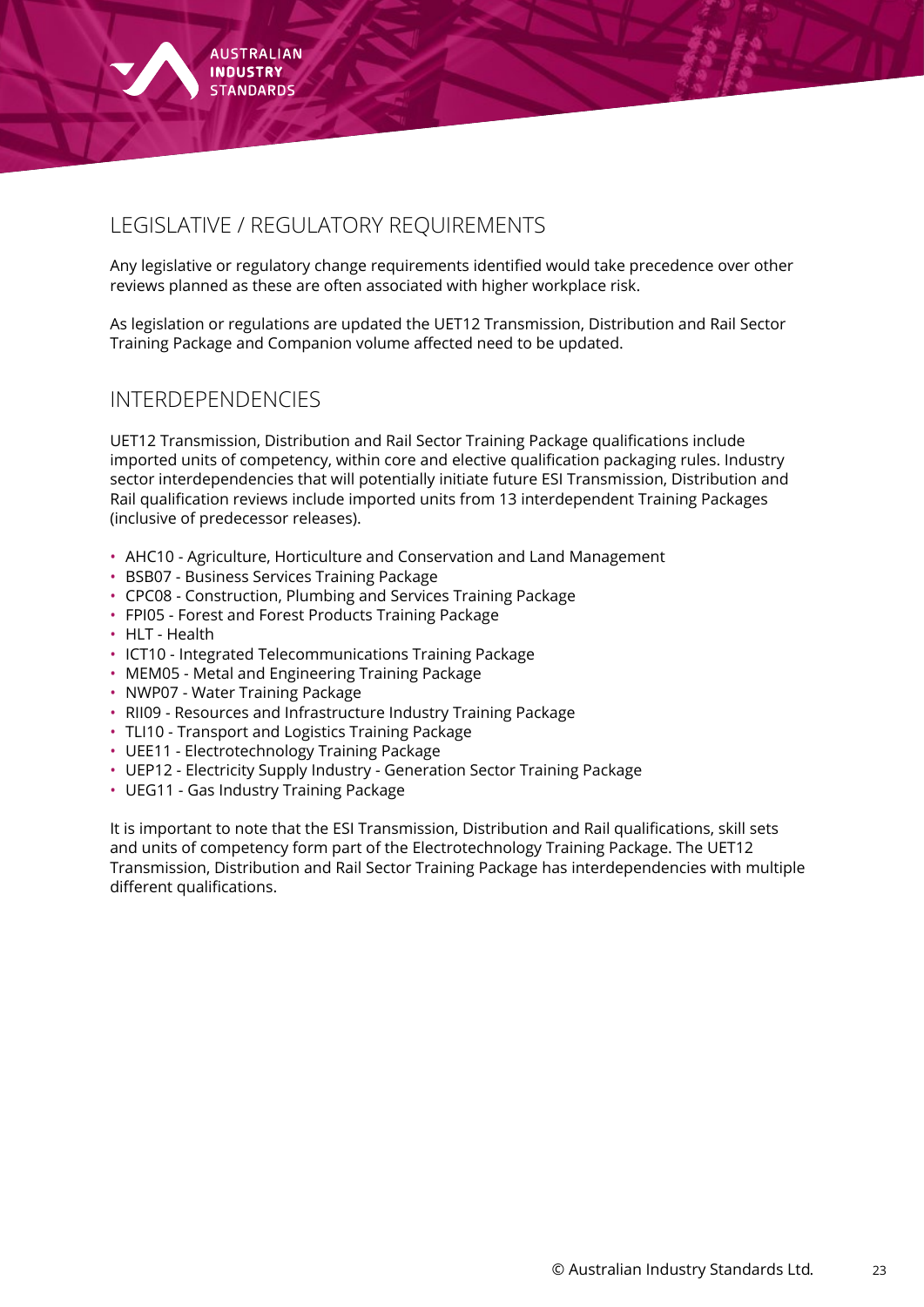

#### **IRC Training Product Review Plan – 2016/17 – 2019/20 ESI Transmission, Distribution and Rail Industry Reference Committee Contact details: GM IRC Operations, Australian Industry Standards Date submitted: 30 September 2016**

#### TRANSITION 2016-2018

| <b>Planned</b><br>review start<br>(year) | <b>Training Package</b><br>code                       | <b>Training</b><br><b>Package</b><br>name | Qualification<br>code | <b>Qualification name</b>                                                                                 | <b>Unit of</b><br>competency code                                                                  | Unit of competency name |  |
|------------------------------------------|-------------------------------------------------------|-------------------------------------------|-----------------------|-----------------------------------------------------------------------------------------------------------|----------------------------------------------------------------------------------------------------|-------------------------|--|
| 2016 - 2017                              | UET12 - Transmission, Distribution<br>and Rail Sector |                                           | UET20312              | Certificate II in ESI - Powerline<br><b>Vegetation Control</b>                                            | All Training Package Components to be transitioned<br>to the 2012 Standards for Training Packages. |                         |  |
|                                          |                                                       |                                           | UET20412              | Certificate II in Transmission<br>Structure and Line Assembly                                             | This work has commenced as per the executed<br>Additional Activity Order                           |                         |  |
|                                          |                                                       |                                           | UET20511              | Certificate II in National<br><b>Broadband Network Cabling</b><br>(Electricity Supply Industry<br>Assets) |                                                                                                    |                         |  |
|                                          |                                                       |                                           | UET20612              | Certificate II in ESI - Asset<br>Inspection                                                               |                                                                                                    |                         |  |
|                                          |                                                       |                                           | UET30912              | Certificate III in ESI - Remote<br><b>Community Utilities Worker</b>                                      |                                                                                                    |                         |  |
|                                          |                                                       |                                           | UET30712              | Certificate III in ESI - Power<br>Systems - Rail Traction                                                 |                                                                                                    |                         |  |
|                                          |                                                       |                                           | UET30812              | Certificate III in ESI - Power<br>Systems - Distribution Cable<br>Jointing                                |                                                                                                    |                         |  |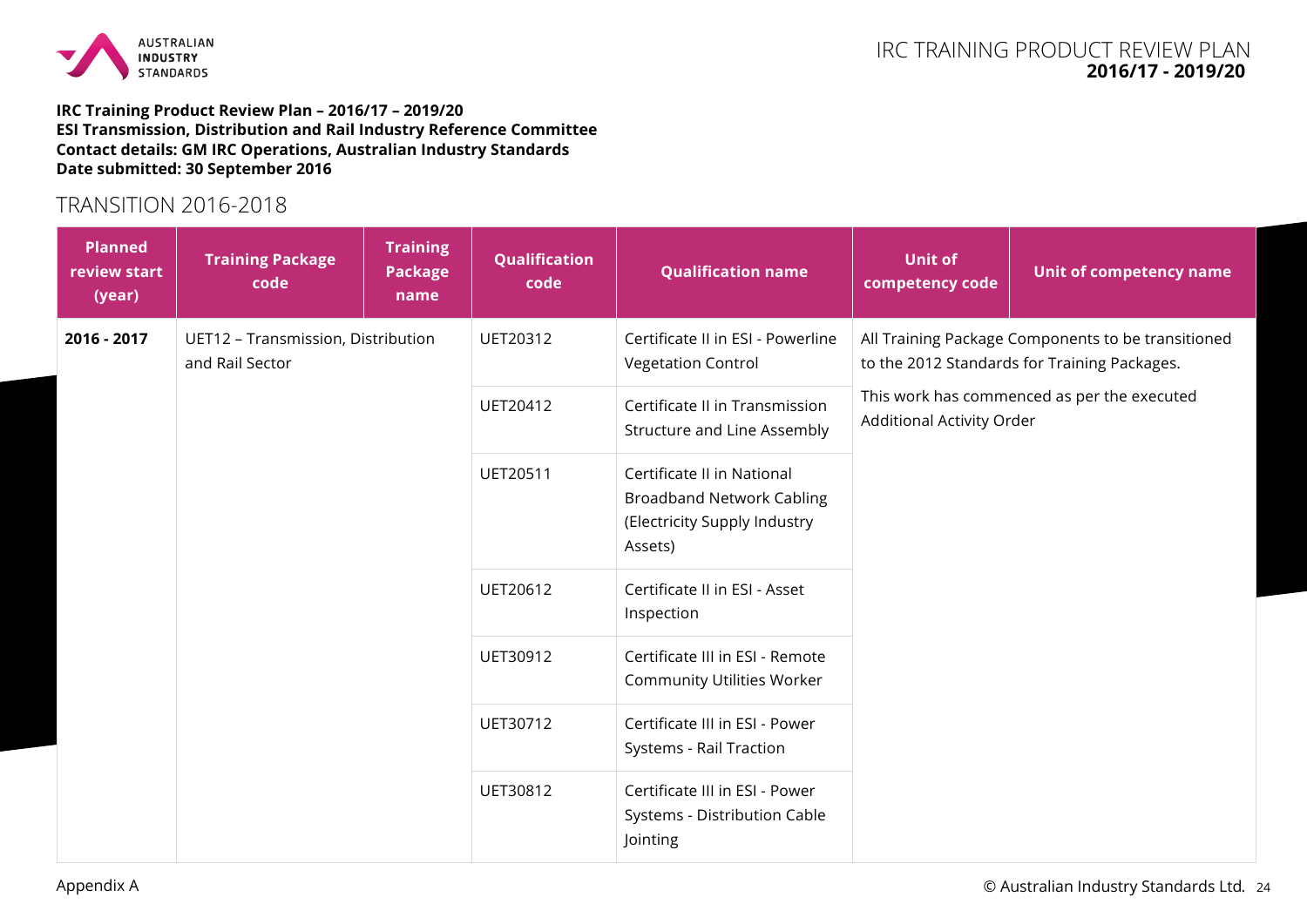

| <b>Planned</b><br>review start<br>(year) | <b>Training Package</b><br>code                       | <b>Training</b><br><b>Package</b><br>name | Qualification<br>code                               | <b>Qualification name</b>                                            | <b>Unit of</b><br>competency code | Unit of competency name |
|------------------------------------------|-------------------------------------------------------|-------------------------------------------|-----------------------------------------------------|----------------------------------------------------------------------|-----------------------------------|-------------------------|
| 2016 - 2017                              | UET12 - Transmission, Distribution<br>and Rail Sector |                                           | UET30512                                            | Certificate III in ESI - Power<br>Systems - Transmission<br>Overhead |                                   |                         |
|                                          |                                                       |                                           | UET30612                                            | Certificate III in ESI - Power<br>Systems - Distribution<br>Overhead |                                   |                         |
|                                          |                                                       |                                           | UET40512                                            | Certificate IV in ESI - Power<br><b>Systems Substations</b>          |                                   |                         |
|                                          |                                                       |                                           | UET40412                                            | Certificate IV in ESI - Network<br>Systems                           |                                   |                         |
|                                          |                                                       |                                           | UET40612                                            | Certificate IV in ESI - Power<br>Systems Network<br>Infrastructure   |                                   |                         |
|                                          |                                                       |                                           | UET50212                                            | Diploma of ESI - Power<br>Systems                                    |                                   |                         |
|                                          |                                                       | UET50312                                  | Diploma of ESI - Power<br><b>Systems Operations</b> |                                                                      |                                   |                         |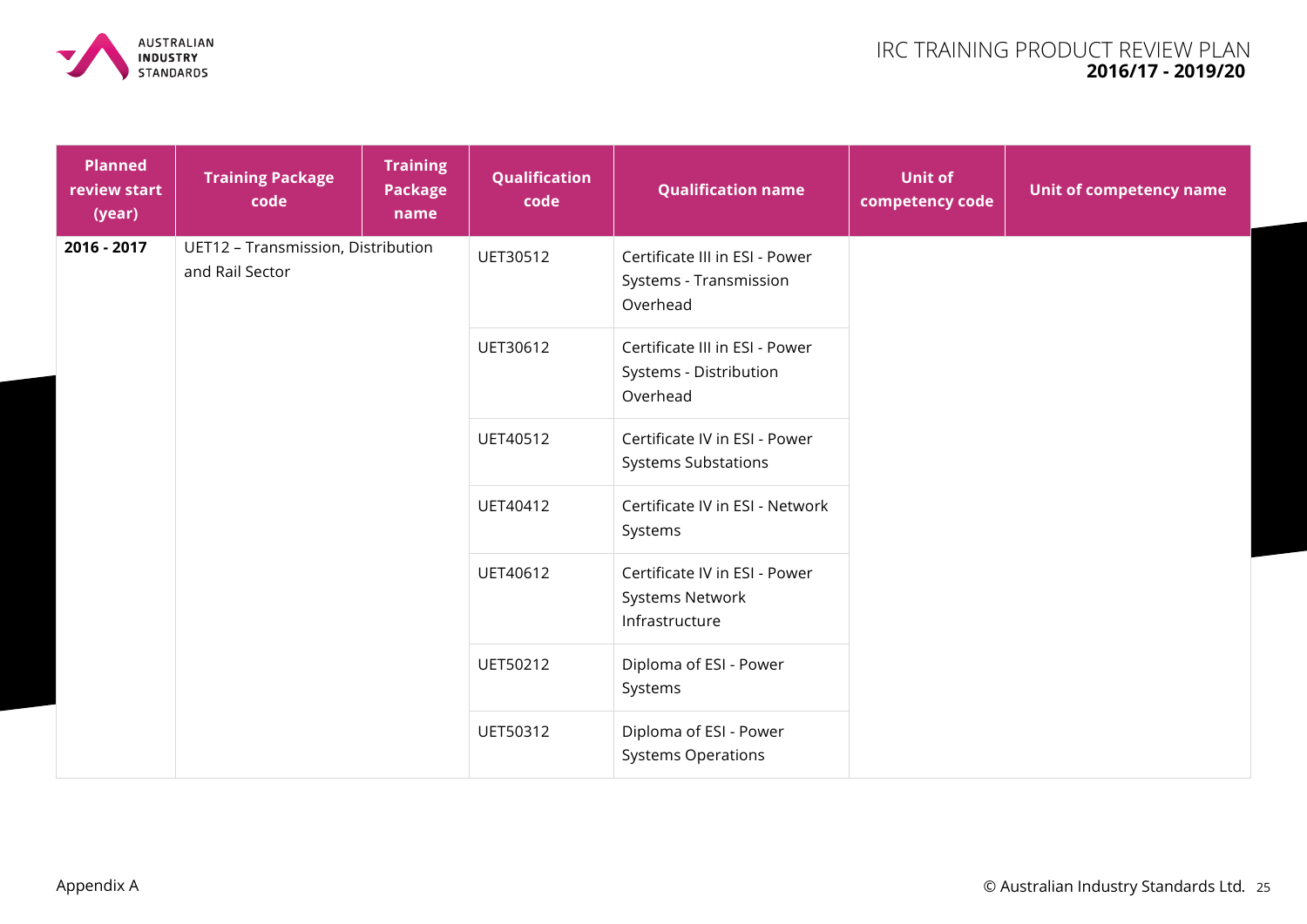

| <b>Planned</b><br>review start<br>(year) | <b>Training Package</b><br>code                       | <b>Training</b><br>Package<br>name | Qualification<br>code | <b>Qualification name</b>                             | Unit of<br>competency code | Unit of competency name |
|------------------------------------------|-------------------------------------------------------|------------------------------------|-----------------------|-------------------------------------------------------|----------------------------|-------------------------|
| 2016 - 2017                              | UET12 - Transmission, Distribution<br>and Rail Sector |                                    | UET60312              | Advanced Diploma of ESI -<br>Power Systems Operations |                            |                         |
|                                          |                                                       |                                    | UET60212              | Advanced Diploma of ESI -<br>Power Systems            |                            |                         |
| 2018 - 2020                              | UET12 - Transmission, Distribution<br>and Rail Sector |                                    |                       | To be prioritised with<br>formation of IRC            |                            |                         |

Appendix A



© Australian Industry Standards Ltd. <sup>26</sup>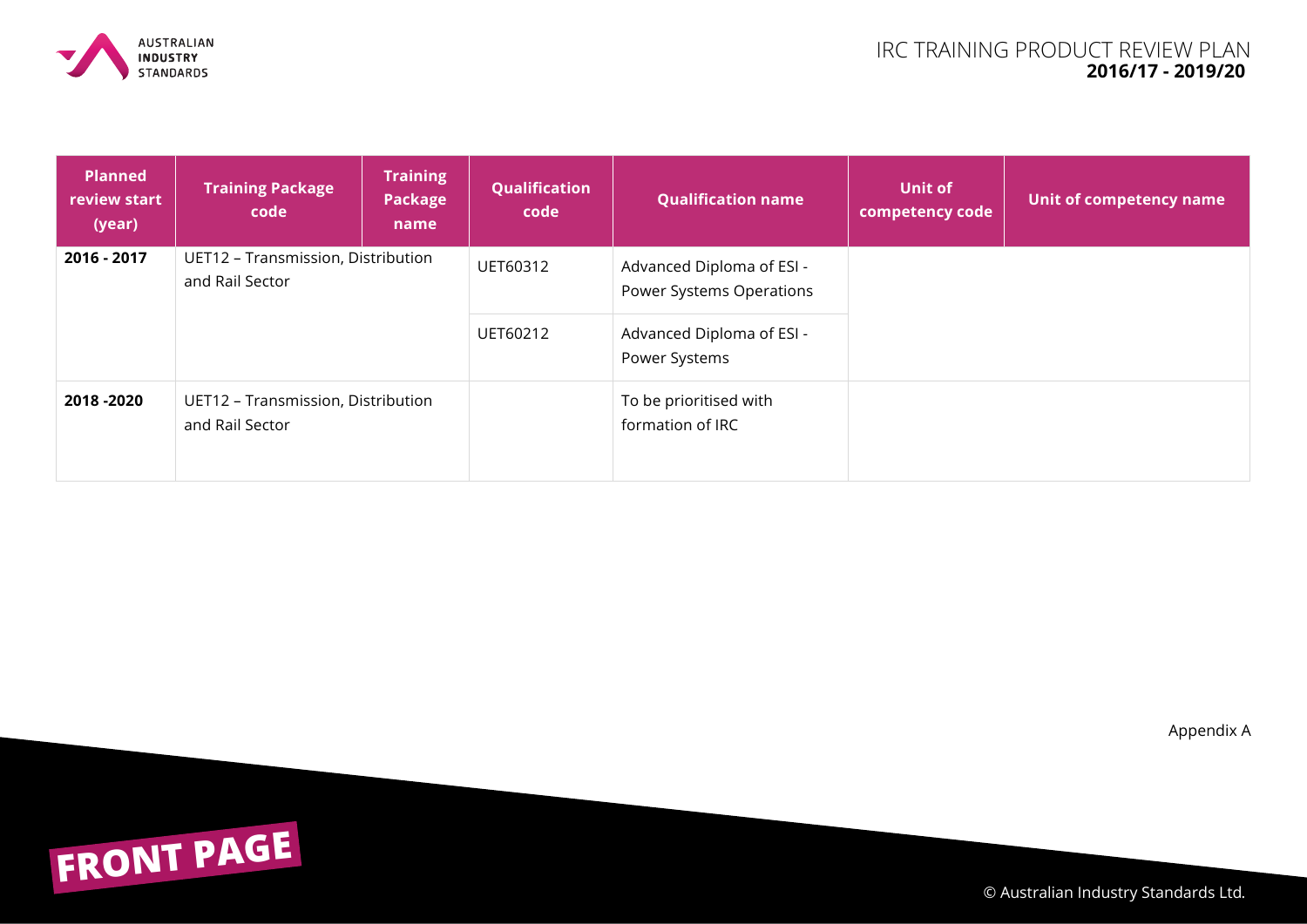

Australian Industry Standards (AIS) provides high-quality, professional secretariat services to the ESI Transmission, Distribution and Rail Industry Reference Committee, in our role as a Skills Service Organisation.

AIS provide services to 11 allocated IRCs which cover the Gas, Electricity, Electrotechnology, Corrections, Public Safety (including Police, Fire Services, Defence), Water, Aviation, Rail, Transport and Logistics and Maritime industries. AIS supports these important industry sectors using our world-class in-house capability and capacity in technical writing, quality assurance, project management and industry engagement in the production of Training Packages.

AIS was established in early 2016, 20 years after its predecessor the Transport and Logistics Industry Skills Council (TLISC) was established in 1996. More information about AIS can be found at www.australianindustrystandards.org.au

- We support industry growth and productivity through our modern innovative approach to establishing skills standards
- We provide high-quality, professional secretariat services to help our allocated industry reference committees develop the skills that industry needs
- We partner with industry to shape the workforce of the future